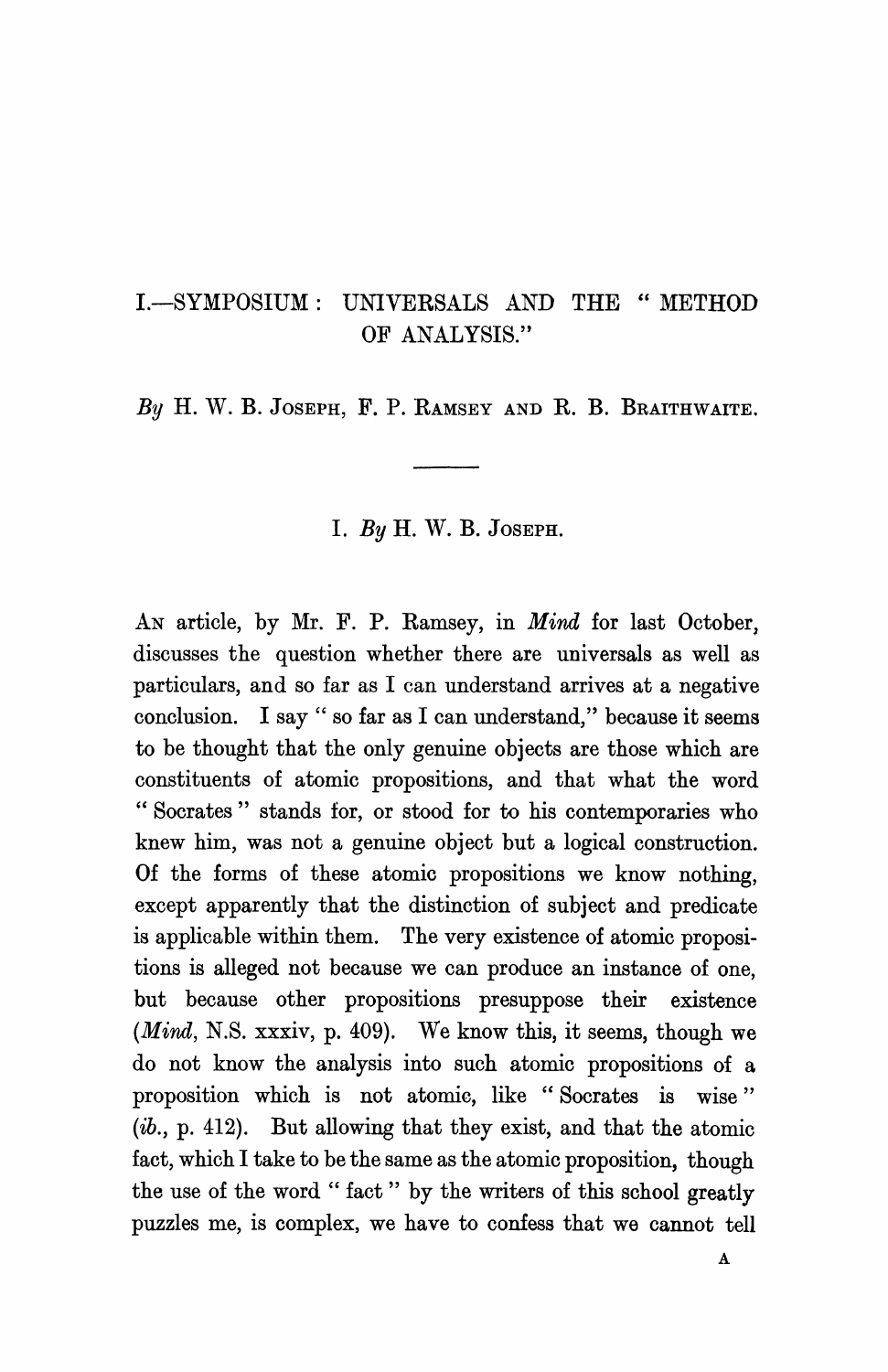**whether the two terms in this complex, which I suppose would be the ultimate simples, may not be of the same type. If they are not, perhaps it would be contended that there must be an ultimate distinction of simples after all; and yet I do not understand that this should be identified with the distinction hitherto often alleged to exist between particulars and universals. I think Mr. Ramsey means to throw that over altogether. Strictly speaking, I think, we are to say that there is nothing except those ultimate simples, at which we do not know how to arrive by analysis. But if we are to use either term for the complex with which we are acquainted, apparently we should call them particulars : this seems to be implied by speaking of " that great**  muddle the theory of universals " (ib., p. 417).

**Mr. Russell, whose admission of a distinction among objects between universals and particulars the article criticizes, understands by particulars what " enter into complexes only as the subjects-of predicates or the terms of relations, and if they belong to the world of which we have experience, exist in time, and cannot occupy more than one place at one time in the space to which they belong." Universals, on the other hand, " which**  can occur as predicates "--if this is an " ultimate simple relation "-" or relations in complexes, do not exist in time, **and have no relation to one place which they may not simultaneously have to another " (Proc. Arist. Soc., N.S. xii, pp. 23-24). But it is the distinction between subjects and predicates, rather than that between terms and relations, on which he lays stress. For relations are not constituents of the complexes, or propositions, whose terms they connect (Principia Mathematica, ed. 2, p. 43) ; but predicates, being terms connected with their subjects by the unique relation (if there is such a relation) called predication, are constituents. An ultimate distinction between subjects and predicates would therefore be one between two kinds of constituents in the universe, having respectively the characteristics named**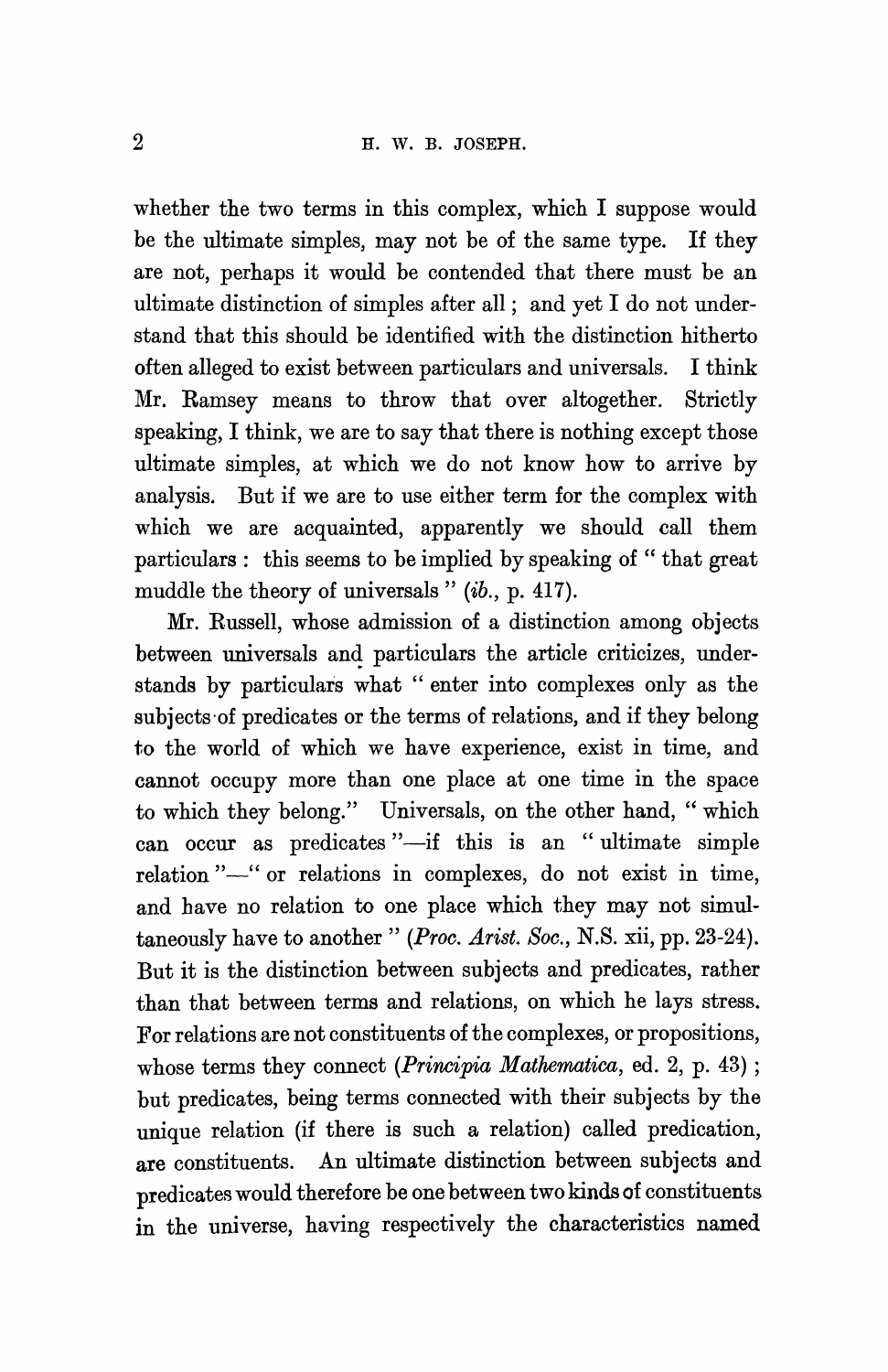**above, and there would be both particulars and universals. That it is predicates rather than relations which resist the abolition of the difference between particulars and universals seems implied in the following passage from Mr. Russell's paper (Proc. Arist. Soc., N.S. xii, p. 6). " A particular is naturally conceived as a this, or something intrinsically analogous to a this; and such an entity seems incapable of being a predicate or a relation. A universal, on this view, will be anything that is a predicate or relation. But if there is no specific relation of predication, so that there is no class of entities which can properly be called predicates, then the above method of distinguishing particulars and universals fails." This would imply that they cannot be distinguished merely as terms from relations, though there is no proposal to abolish that distinction. Whether the reason why terms and relations cannot be regarded as respectively particulars and universals be that (in Mr. Russell's opinion) there are no instances of relations, but the relation, for example, of similarity is numerically the same between all similars, or at least all members of any one set of similars, I do not know.** 

**Mr. Ramsey, therefore, in setting out to demolish the distinction between particulars and universals, attempts to show that there is no ultimate distinction between subjects and predicates. In his discussion no difference seems to be recognized between the relation of substance and attribute, as when I say that Socrates is wise, that of species and genus, as when I say that unpunctuality is a fault, and what I have been taught is the relation of subject and predicate. In the sense that I should give to this last I agree with Mr. Ramsey that the distinction of subject and predicate depends on " the point of view from which we approach the fact." For unless the subject word is a mere demonstrative like the word 'this,' I should say that it signifies something of the nature of that object of thought whose nature the predicate-term determines further ; and from**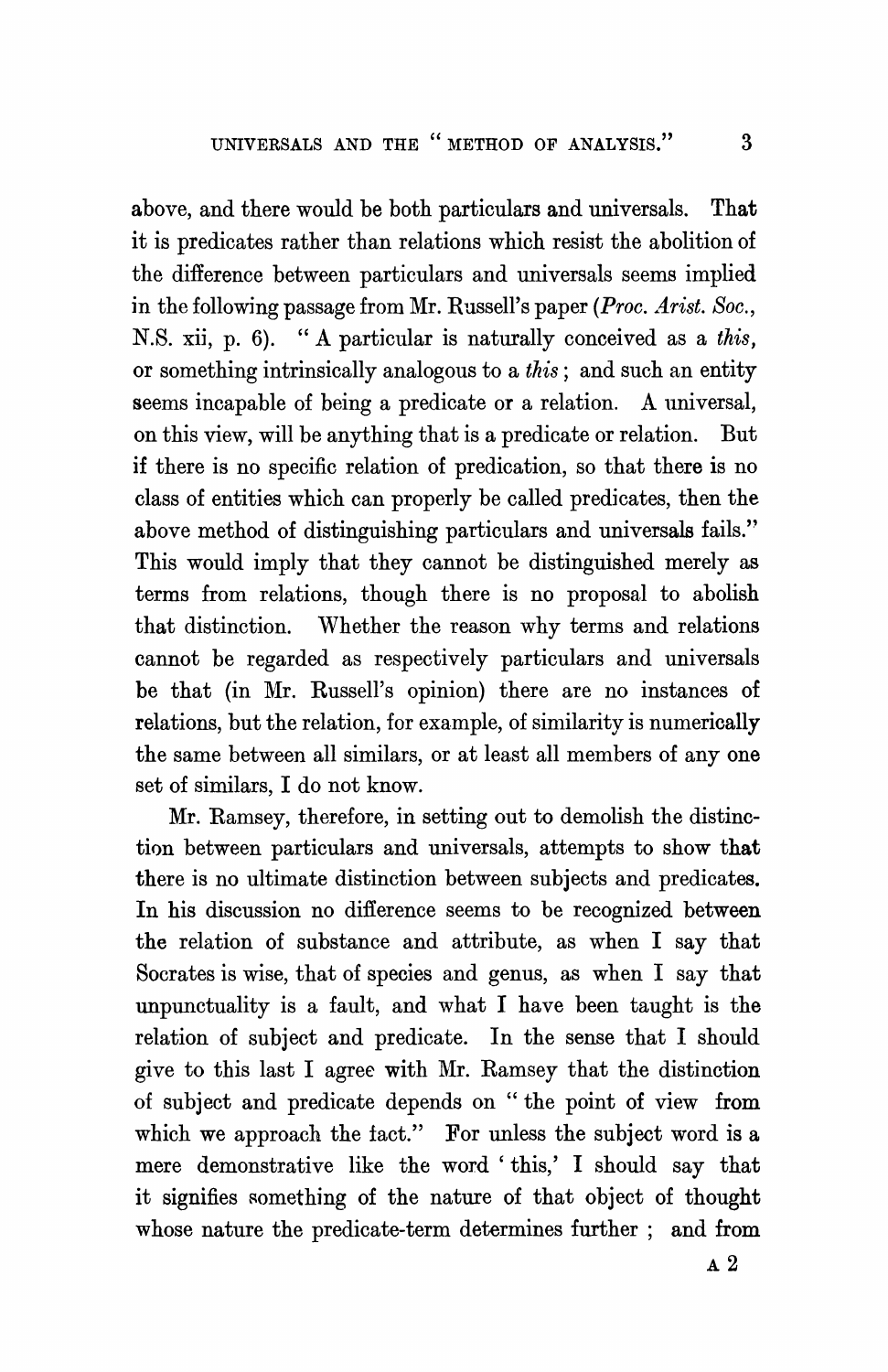**what in its nature our consideration starts depends on conditions which have nothing to do with the relation between these distinguishable elements in its nature. Such language, however, implies a real distinction between the unity of the thing or object of thought and its distinguishable characters, and cannot be allowed by the method of analysis, for which a thing is the class of its appearances, and the only unity is that of point-eventparticles, such as are integrated into the sense-data from which our acquaintance with the universe starts. I cannot therefore expect Mr. Ramsey to allow my interpretation of the doctrine that the distinction of subject and predicate depends on " the point of view from which we approach the fact." But I do confess to finding a difficulty in his own justification of it. " If," he says, " the centre of our interest is Socrates, we say ' Socrates is wise,' if we are discussing wisdom we may say' wisdom is a characteristic of Socrates'; but whichever we say, we mean the same thing. Now of one of these sentences ' Socrates' is the subject, of the other 'wisdom' ; and so which of the two is subject, which predicate, depends upon what particular sentence we use to express our proposition, and has nothing to do with the logical nature of Socrates or wisdom, but is a matter entirely for grammarians." (Mind, loc. cit., p. 404.) Against this, I should say, firstly, that by his own showing it is not a matter for grammarians; the point of view from which we approach a fact is quite another matter from the choice we make of language for a statement about it. Secondly, when I say " wisdom is a characteristic of Socrates," though wisdom may be the subject of my judgment, the predicate is not " Socrates," but " characteristic of Socrates." And, if we pass from the relation of subject and predicate to that of substance and attribute, which (as I have said) he does not distinguish from the former, we cannot think that Socrates characterizes wisdom, as wisdom may characterize Socrates.**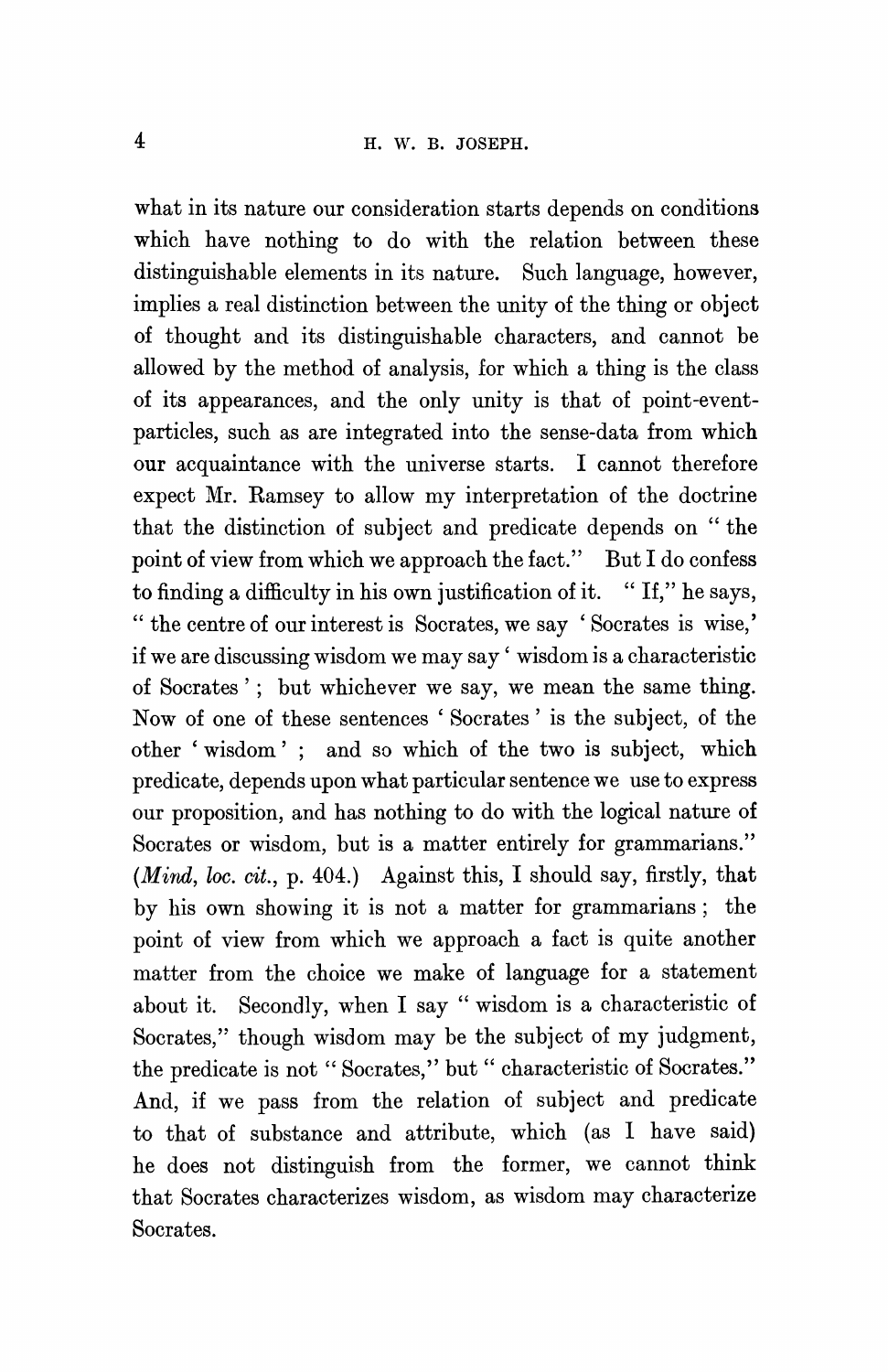**But the retort to this objection would doubtless be something**  like the following :—The distinction of substance and attribute is **antiquated and untenable. The only substances are simples, and Socrates is a complex. If wisdom is a simple, it is a substance,**  and has as good a right to be a subject as Socrates. Both the **statements considered assert the same relation between wisdom and Socrates, and it no more matters where we start in our statement than whether we say that Caesar is like Pompey or Pompey like Caesar. And this will appear more clearly if we examine the considerations that seem to have led to the mistake of thinking that Socrates and wisdom are not, or cannot be analyzed into, entities of the same logical type, and so of erecting the baseless distinction between particulars and universals.** 

**Briefly, the source of the mistake is this. A term like " wise, " as an element in a proposition, serves to collect together two ranges of propositions into which it enters. One consists of all propositions in which (in ordinary language) " wise " is predicated of some particular subject; and if we represent any and each of**  these subjects by  $x$ , we get the form " $x$  is wise," The other **consists of all propositions in which " wise " occurs, whether or not as predicated of x, as " neither Socrates nor Plato is wise," etc.,**  which may be symbolised as "? wise," where  $\phi$  is variable, as **x was before. But a term like " Socrates " serves to collect only one range of propositions, viz., such as " Socrates is wise," " Socrates is just," " Socrates is neither wise nor just," which may be symbolised as " Socrates is q." We have not here one collection of all propositions in which " Socrates " occurs, corresponding to that of all in which " wise " occurs, and a narrower, in which it occurs as subject, corresponding to the narrower in which " wise" occurs as predicate. Hence we think Socrates must be always subject. " This is obviously the explanation of the difference we feel between Socrates and wise " (Mind., loc. cit., pp. 409-411).**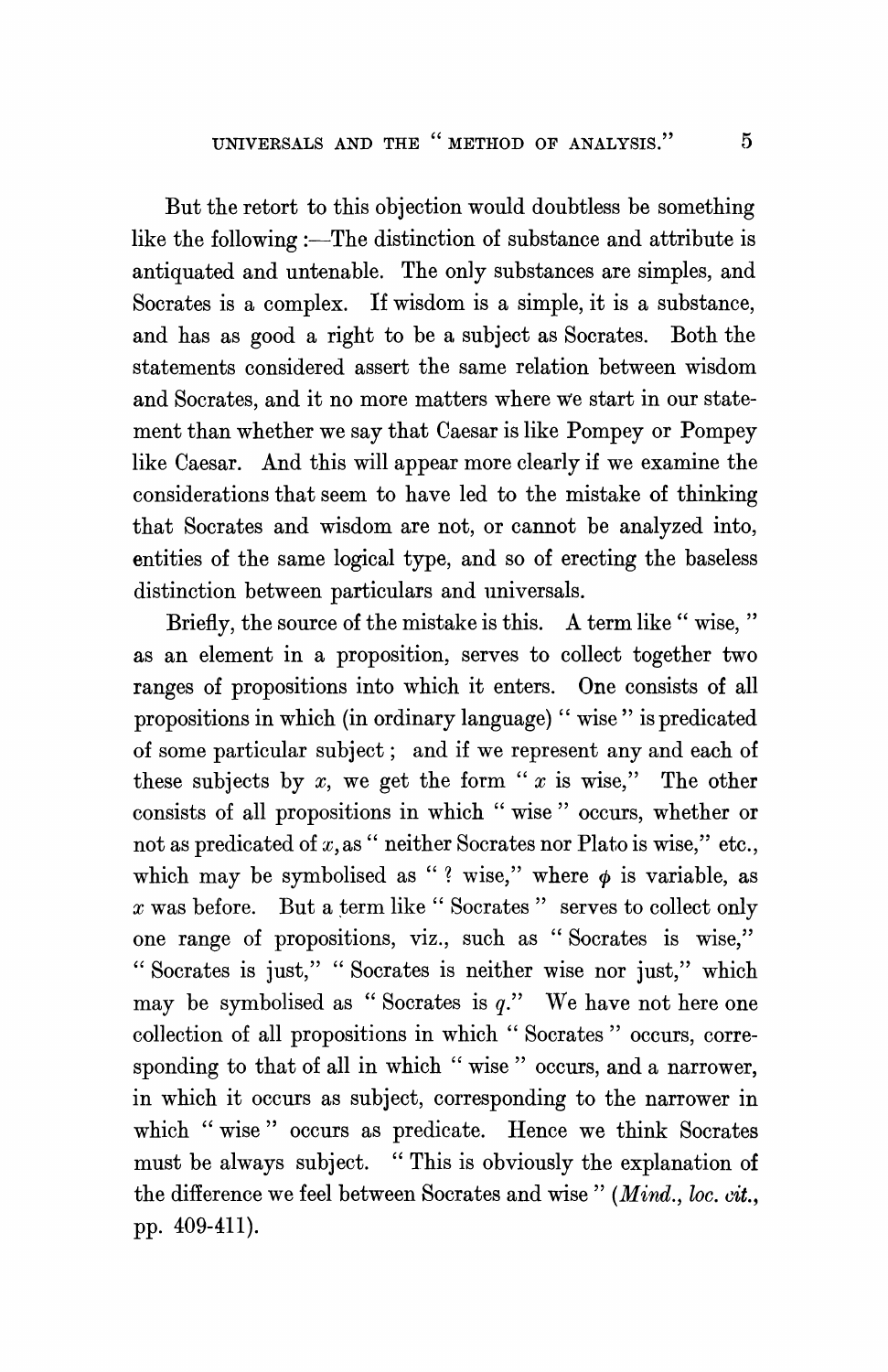**I hope I have stated the argument fairly, for I do not find it conclusive. I do not see why propositions in which " Socrates " occurs otherwise than as subject should not be treated as values of " p Socrates " : indeed Mr. Ramsey points out that they may. What he seems really to be thinking of, when he speaks of the**  wider range of propositions collected under the symbol " $\phi$  wise," **is not all in which " wise " occurs, such for example as "wisdom is scarce," or " no one remembered that poor wise man," but only such as " Socrates is neither wise nor just "; and "q Socrates " similarly suggests not " the Athenians put Socrates to death," or " the doctrines of Socrates and of Plato are hard to separate," but only such as " neither Socrates not Plato is wise." For it is pointed out that " neither wise nor just " is a compound adjective (though this may be questioned), whereas " neither Socrates nor Plato " is not a compound substantive. It would seem then rather that men must have thought they detected something in the respective natures of such objects of thought as words like " Socrates " and " wise " respectively indicate to justify them in saying that Socrates cannot be predicated in the same way in**  which wisdom can; and I doubt if the view was ever suggested **to any one's mind by a difference in the ways in which propositions wherein the words occur lend themselves to functional symbolization.** 

**Mr. Ramsey, however, thinks that the groundlessness of any ultimate distinction between substantives and adjectives (i.e., substantival and adjectival objects) can be seen when we realize that Socrates is not a genuine object, but a logical construction of objects (ib., p. 412). Genuine objects are such as enter into atomic facts (though, as we have seen, atomic facts cannot be**  found). Instances of wisdom may enter into such facts-i.e., **particular wisdoms or " wises." It is commonly thought there are no instances of Socrates. But Prof. Whitehead has rightly suggested that material objects are " adjectives of the events in**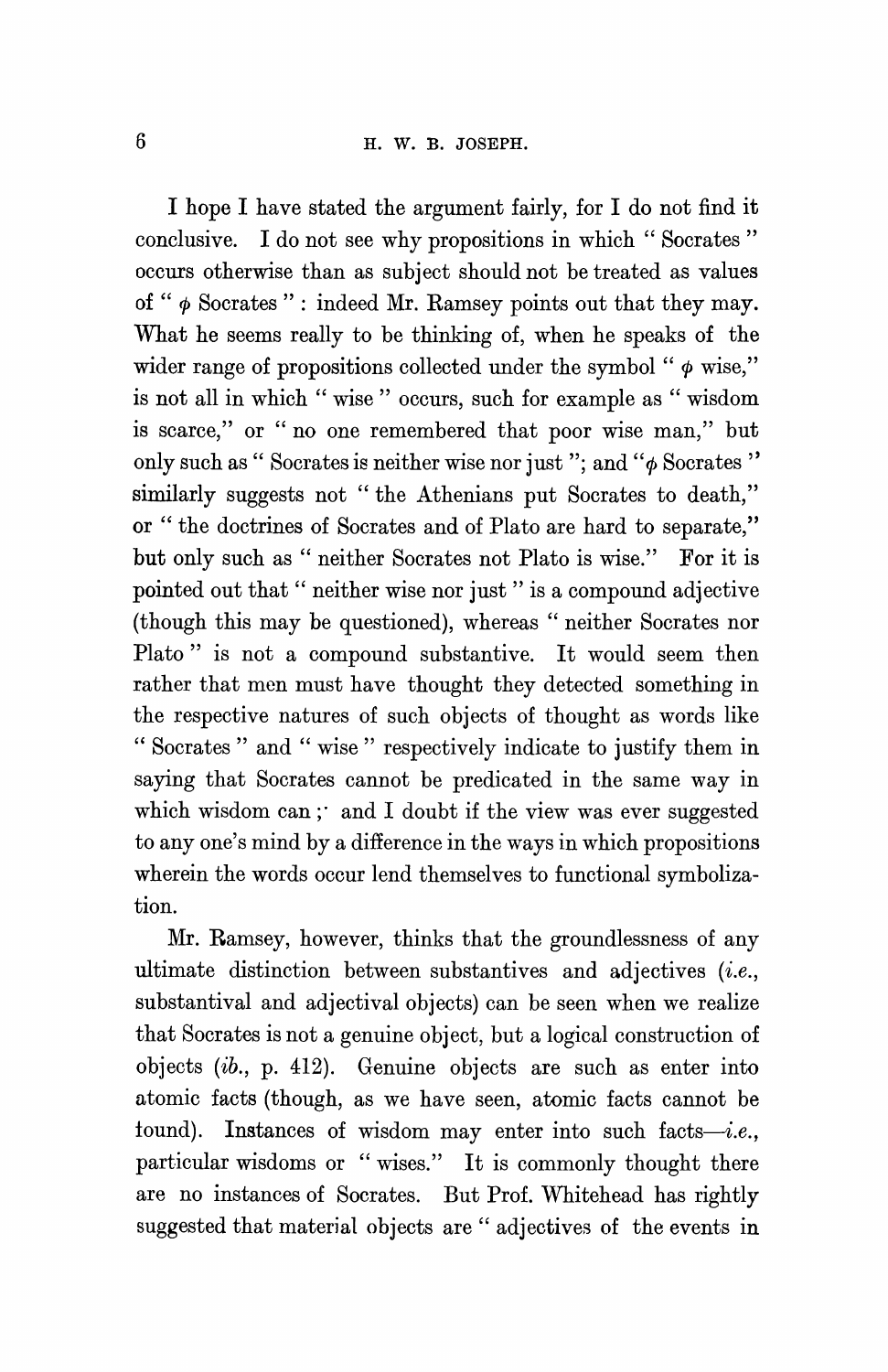**which they are situated." And the proper statement of " Socrates is wise " would be "for all events E, Socrates is situated in E implies wisdom is situated in E." Socrates is one class of particulars, wisdom is another; the atomic fact combines a member from the first class with a member from the second; there the distinction of subject and predicate corresponds to no ultimate distinction between two kinds of object. That we collect under the symbol " wise " particulars related to each other much otherwise than those are related which we collect under the symbol " Socrates " depends " on human interests and needs," and the difference between the symbols is " of a subjective character."** 

**Such, if I follow, is the argument offered to sweep away " that great muddle the theory of universals." It involves believing so much which I disbelieve wholly, that, if I set about to enumerate**  the points of my dissent, this symposium would " find no end, in **wandering mazes lost." I might ask, if Socrates is a logical construction, who or what does the constructing, and whether the human interests and needs spoken of, are the interests and needs of other similar logical constuctions, or of elements entering into them. But I would rather call attention to what seems to me the fundamental assumption of the whole school, viz. that what is genuinely one is in no sense also many: that the universe is an aggregate of simples in various relations: and that it is the business of logic to find out and express in formulae the fundamental principles on which these simples are built up into aggregates. The logical calculus is therefore a calculus of relations between terms whose special natures (if they have any) are ignored as irrelevant. They are just particular items: in their aggregates they are connected by relations of various sorts, dyadic or polyadic, and statements assigning various characters, apparently single, to aggregates or complexes also treated as unities can always be analysed into statements about ultimate simples and the modes of their relation.**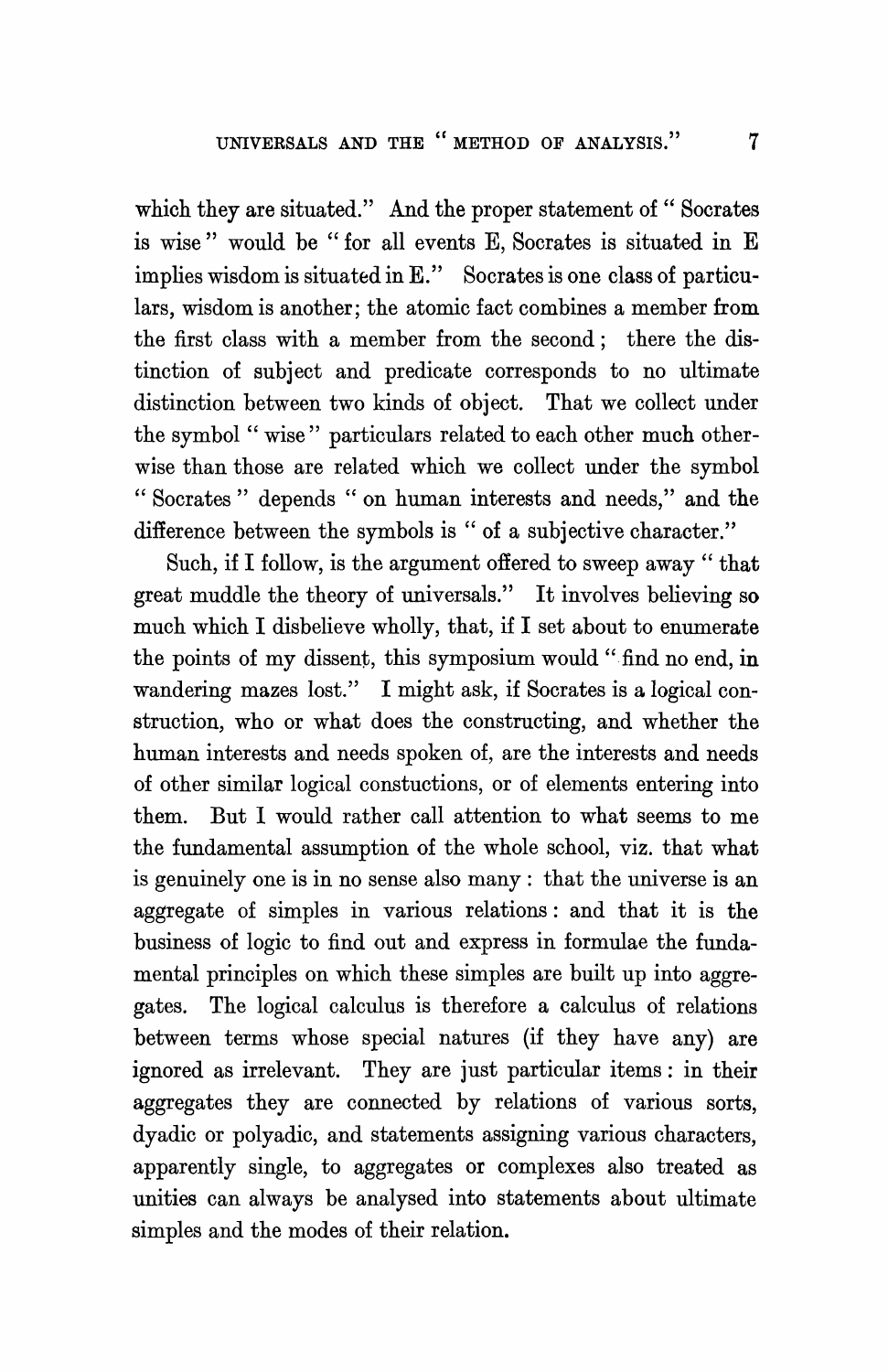**All this I steadfastly disbelieve. It seems to me an attempt to extend from the subjects of mathematical thought to those of all thought certain doctrines which only bad reasoning has commended to mathematicians. In this great seat of mathematical learning I feel half ashamed to avow how far my dissent carries me. There is among the subjects of mathematical study one which, under the name of the continuum, used to be thought incapable of being analysed into simples. We are now told that this can be done; that we may start with the simples that compose integers, and out of these build up, by successive processes of aggregation, complexes of complex parts that have the character of continuity. I have wrestled with the explanations given of this construction, and have thought I followed them, and thought I saw that they only succeeded by surreptitiously introducing whole what was to be constructed. But I will not argue this; that might seem presumptuous; anyhow, it will be agreed that success here is vital to the method of analysis. I am concerned now with another form of one in many than the continuous I allege that this school has been no more successful than nominalists of old in getting rid of universals.** 

**I do not think the issue is rightly conceived in the papers from which I have quoted. Both writers apparently assume that, if the distinction of particulars and universals is maintained, particulars will be always subjects, and predicates always universals. As I understand the issue, no universal is ever predicated of a particular (I would rather have said, of an individual). If Socrates was wise, it was because an instance of wisdom dwelt in him, just as when he died, not the death of which all deaths are instances but one instance of it excited the admiration of his companions. The distinction of. particular and universal is not that of substance and attribute. Mr. Ramsey, following Mr. Russell, describes " the two obvious methods of abolishing the distinction " between particulars and universals as those of**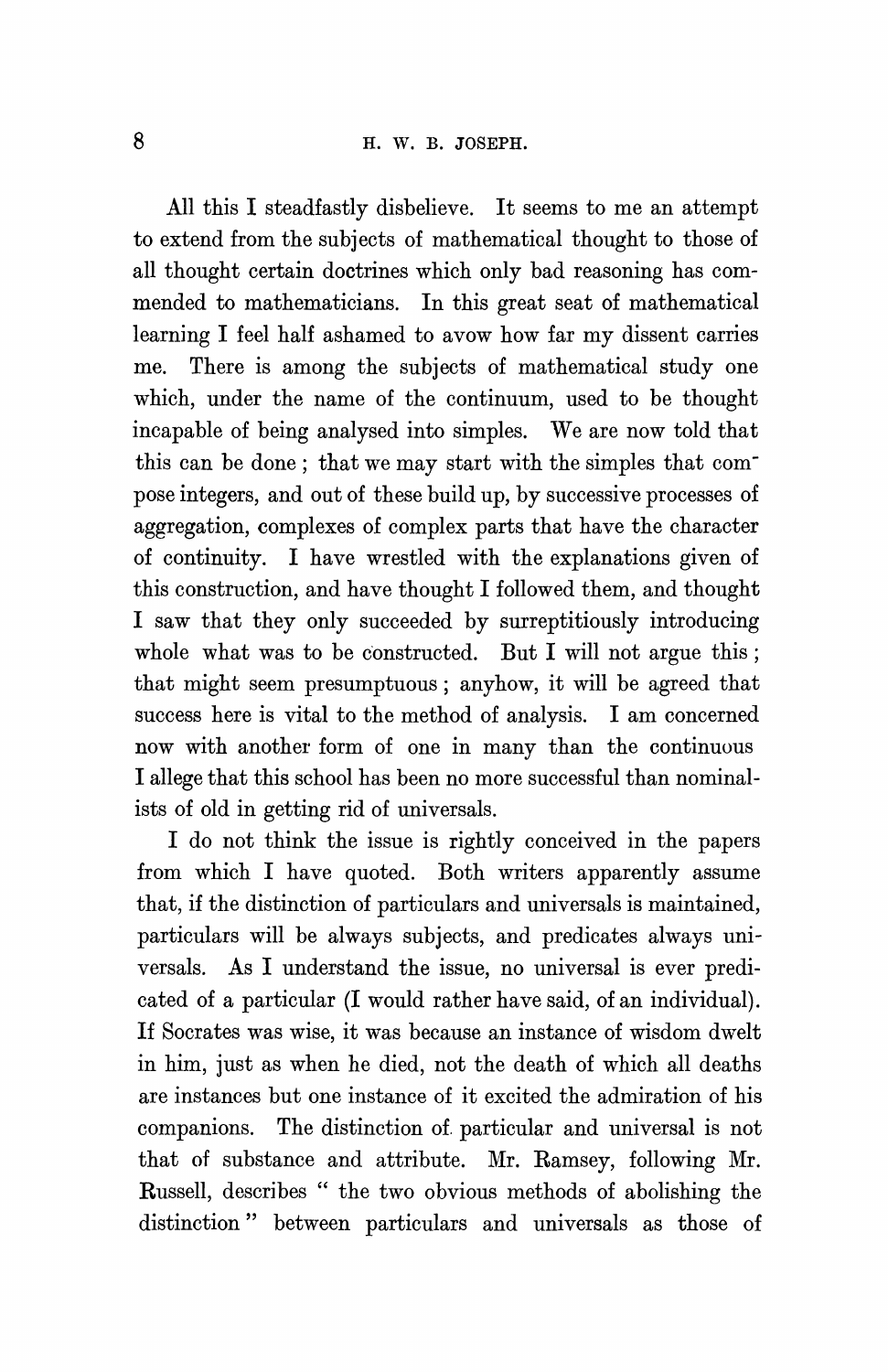**"holding either that universals are collections of particulars**  or that particulars are collections of their qualities." (Mind, loc. cit., p. 27.) This identification of universal and quality I venture to think a mere mistake, arising from the fact that **language has not distinct names for a particular quality and the universal of which it is an instance. The reason for this is, that the particular quality (and the same is true for relations) cannot be denoted except by reference to some individual that is not a**  quality or relation and is denoted by a proper name or designa**tion. Yet we may be warned of the mistake too by language. The names of qualities and relations are used in the plural: and though, when I speak of colours and virtues, Imay refer to species of colour or virtue, when I speak of the blues in the windows of Chartres Cathedral, or of equal distances, Irefer to instances of the same shade of colour or the same distance. Mr. Russell, indeed, holds that there are no instances of relation, as we have seen**  (Principles of Mathematics, §55); and that it is numerically **thesamerelationthatunitestheconstituents of different complexes.**  In the same interest he holds that the only relations between **magnitudes are greater and less; equality is not a relation beween magnitudes, and equal quantities are quantities with the same magnitude** *(Principles of Mathematics,* §§151, 158). In so **saying, he seems to me to fall out of the frying-pan into the fire.** 

**For if two quantities can have the same magnitude, what is the relation between them and their magnitude ?I cannot conceive that a quantity and its magnitude are two things in relation. Rather a quantity is that of which its magnitude is a determination: and the determined cannot be analysed into the determinable and the determination as a complex into simples, any more than the genus and the diferentia into which we speak of analysing aspecies are two terms in a relation. I know that Mr. Russell treats the relation of genus to species as one**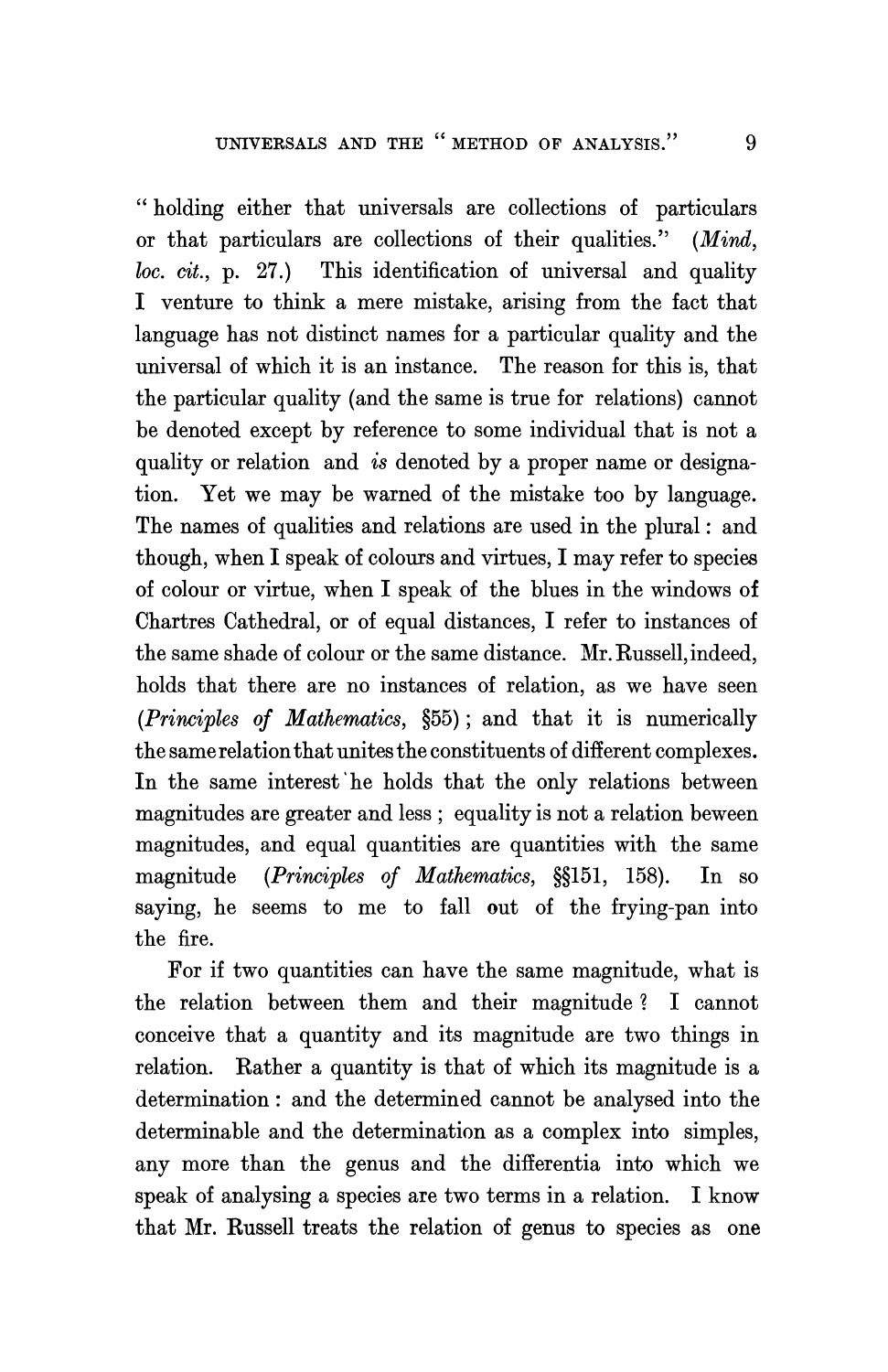**of class-inclusion, and is not the first to do so. But unless his ultimate simples, the constituents of his atomic facts, if we could find them, would be found wholly unclassifiable, so that no two of them deserved to be called more of the same kind than any other two, he must surely be wrong. And even if it were so with these ultimate simples, it is not so with the sense-data which are the final terms to which , in his view, analysis can actually reach. His theory requires him to hold with Hume that whatever is distinguishable is separable; for if not, there is that which cannot be analysed into simples in relation, and is therefore one, and yet exhibits diversity. But I can distinguish the pitch, timbre and loudness of a musical tone, though they cannot exist separately. If then two quantities have " the same magnitude," that can only mean " instances of the same" ; their magnitudes are not a simple to which the quantities stand in a many-one relation (for Mr. Russell has said that, if there are universals, that is how their particulars are related to them). The instances of the quantity are themselves instances of the magnitude; there are as truly two instances of the same magnitude as two instances of quantity ; and even if the instances of the same magnitude stood to it in a many-one relation, the predicate of each particular equal quantity would still not be a universal, but a particular instance of a universal. I do not indeed think that any light is thrown on the relation of particulars to their universal by the phrase I have quoted. That they are many and it one is allowed by all who admit universals, and even by conceptualists. If more is meant than this, if it is meant that the particulars are related many-one to their universal as they might be to another particular -as prints, e.g., to the plate whence they are printed, and that there is no more to the relation than being many-one, then I think the statement is merely false, as false as to make the universal what Aristotle accused Plato of making it, an eternal sensible.**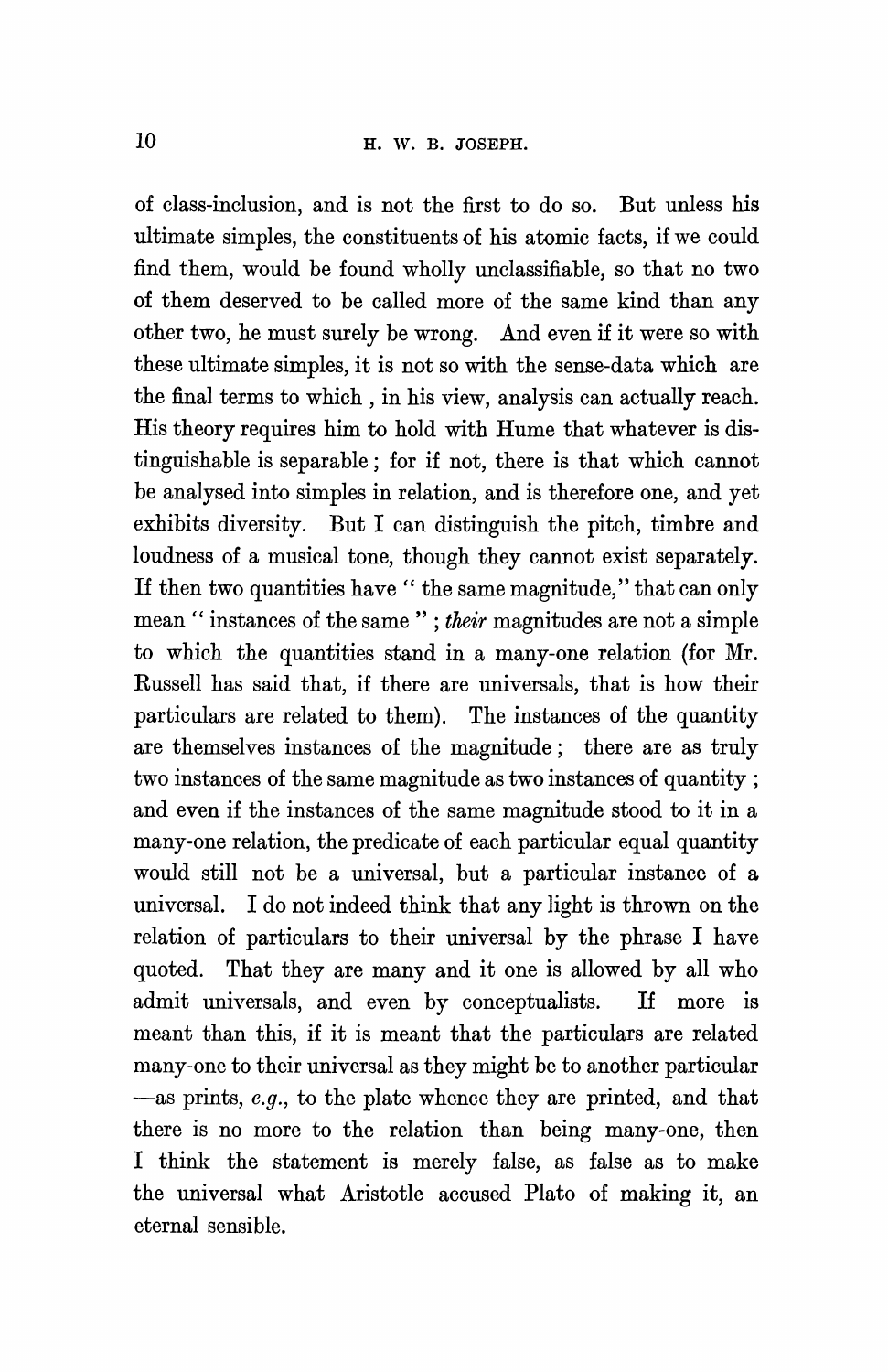**The magnitudes then of equal quantities seem to me instances of a universal. Let me take another case-cardinal numbers; that a cardinal number is a class of classes cannot be made out without presupposing that it is something else. What has a cardinal number is no doubt a collection or class; thus the Apostles, the signs of the zodiac, the months of the year are examples of being a dozen; and all dozens are the class of dozens. But the Apostles, the Muses, the Graces are also a class of classes. True, they are not a class of all classes similar to a given class, and the class of all dozens is, but it is no more so than is the class of all trios-the Graces, the Fates, the balls over any pawnbroker's shop, etc. What distinguishes this class of all classes similar to a given class from that one, except that each class in this is a trio, and each in that a dozen ? The constituent classes of a class of classes cannot be distinguished by the class of classes whereof they are the members, because their assignment to it depends on their being independently distinguished. I do not know whether mathematicians, who so define cardinal numbers, make any use of their definition, but I suspect that their mathematical work is unaffected by it, since it proceeded so well before Frege and Mr. Russell discovered it. As Plato saw, there are questions about the true nature of the entities about which mathematicians reason that need not be raised within that science. Whether there can be a class of dozens unless they are instances of dozenhood is no more a mathematical question (or I would not presume to express an opinion on it) than whether there can be a class of cows, unless they are instances of cowhood, is a zoological one. One might as well say that a cow is the class of all animals similar to a given animal, as that a cardinal number is the class of all classes similar to a given class. Plato distinguished the numbers of which arithemetic treats or the figures which geometry studies alike from sensible things and from ideas or universals. Whether or not he was right in distinguishing them**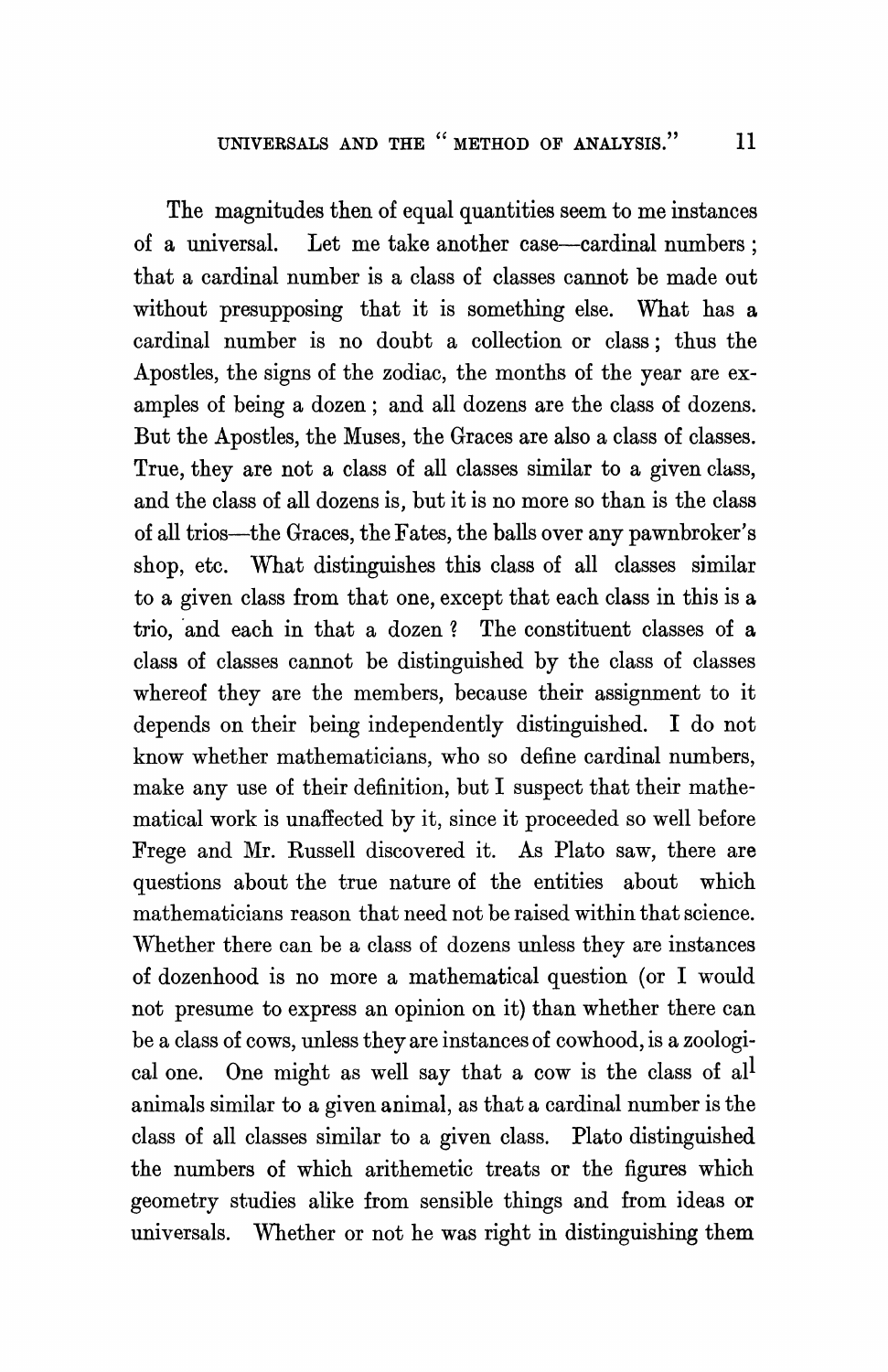**from the first he was clearly right in distinguishing them from the second. Circles are instances of circularity, dozens of dozenhood; but mathematicians are concerned with circles and dozens, not with circularity and dozenhood, and so may make mistakes in regard to the latter without detriment to their study of the former. I am only pointing out that we could not distinguish the groups the Apostles, the signs of the zodiac, the months on the one hand from the groups the Graces, the Fates, the pawnbroker's balls on the other, unless those groups had each a number that was an instance of a numerical character different to that of which the number of each of these groups is an instance. Mr. Russell says, in the Principles of Mathematics, that a class can be defined in two ways, extensionally and intensionally. The first way is by enumerating its members, the second by assigning the classconcept that determines membership. These procedures being different, cannot without confusion be both called definition, but let that pass. The extensional way is inapplicable to infinite classes, but the intensional is always available; for the members of every collection, however miscellaneous, have the common defining characteristic of being this, that or the other individual. How this method could get over the difficulty that makes the extensional method inapplicable to an infinite class, I do not see; and in Principia Mathematica (ed. 2, p. 56n.) he guards himself by saying " when a (finite) set of predicates is given by actual enumeration, their disjunction is a predicate."' But what I wish to point out is that membership of a class cannot possibly be determined by the character of being this, that or the other member of it. It is also true, though not directly pertinent to my argument for universals, that the predicates in a disjunction of propositions are not a predicate. Mr. Spenlow was either weak or insincere; the opponent of David Copperfield's marriage was either Spenlow or Jorkins. There is no more such an attribute**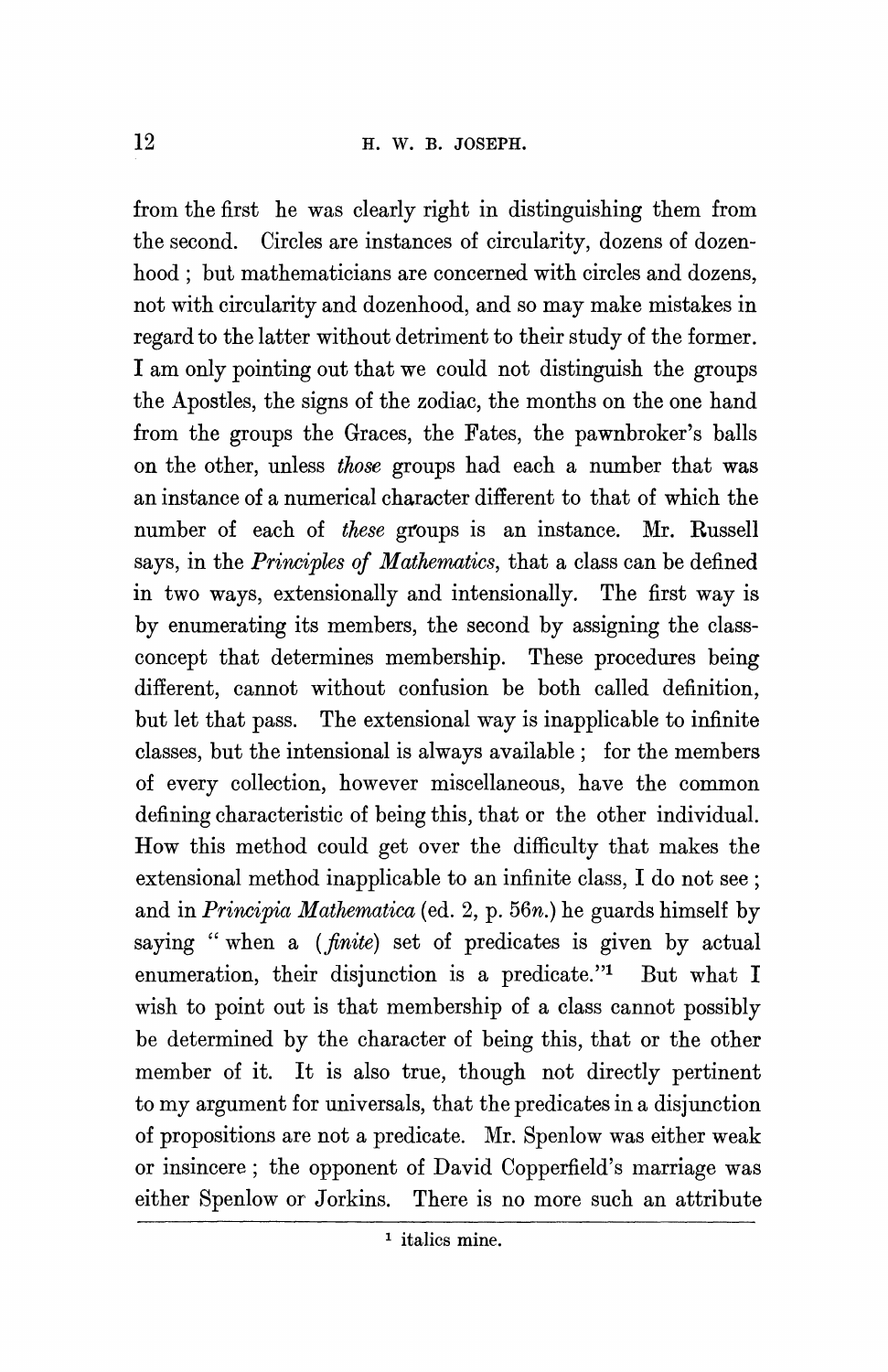**as "weak or insincere " than such a person as " Spenlow or Jorkins."** 

**General knowledge, as I believe, is only possible because we can, in some instance, apprehend a connexion of characters to hold in virtue of what they are, and therefore to hold in any other instance of the same ; that the twelve Apostles, e.g., are divisible into two groups of six, and so any other dozen into two sixes, because to be twelve and to be six are the same in all instances; and similarly, we apprehend in considering an instance that the deliberate infliction of suffering for the fun of it is evil always. I shall be told that the logical calculus has shown that on the contrary general knowledge is only knowledge of a set of particular propositions. I do not think it has shown this. It relies, I suppose, on the doctrines of formal implication, relation and the variable. The assertion of a formal implication is but the compendious assertion of a set of material implications. The assertion of a material implication requires no such apprehension of connexion between characters as I have spoken of, just as, in the stroke notation, the assertion of what is called incompatibility requires no apprehension that characters cannot be connected. A material implication is just an empirically ascertained fact about the " truth-values " of either or both of the particular propositions related by it. That is why a false proposition implies, and a true one is implied by, all propositions. Hence Mr. Russell naturally finds much more difficulty in a formal implication ; for if I have no empirical knowledge of the " truth-values " of all members of the sets of particular propositions which it concerns how can I be justified in asserting it ? The answer must be, because I can tell by inspection that either it is false that a certain relation holds between certain terms, or true that another relation holds between those terms or some of them. But how can I see this at once for every case of terms thus related ? Because all connexion is the work of relations, and there are no instances of**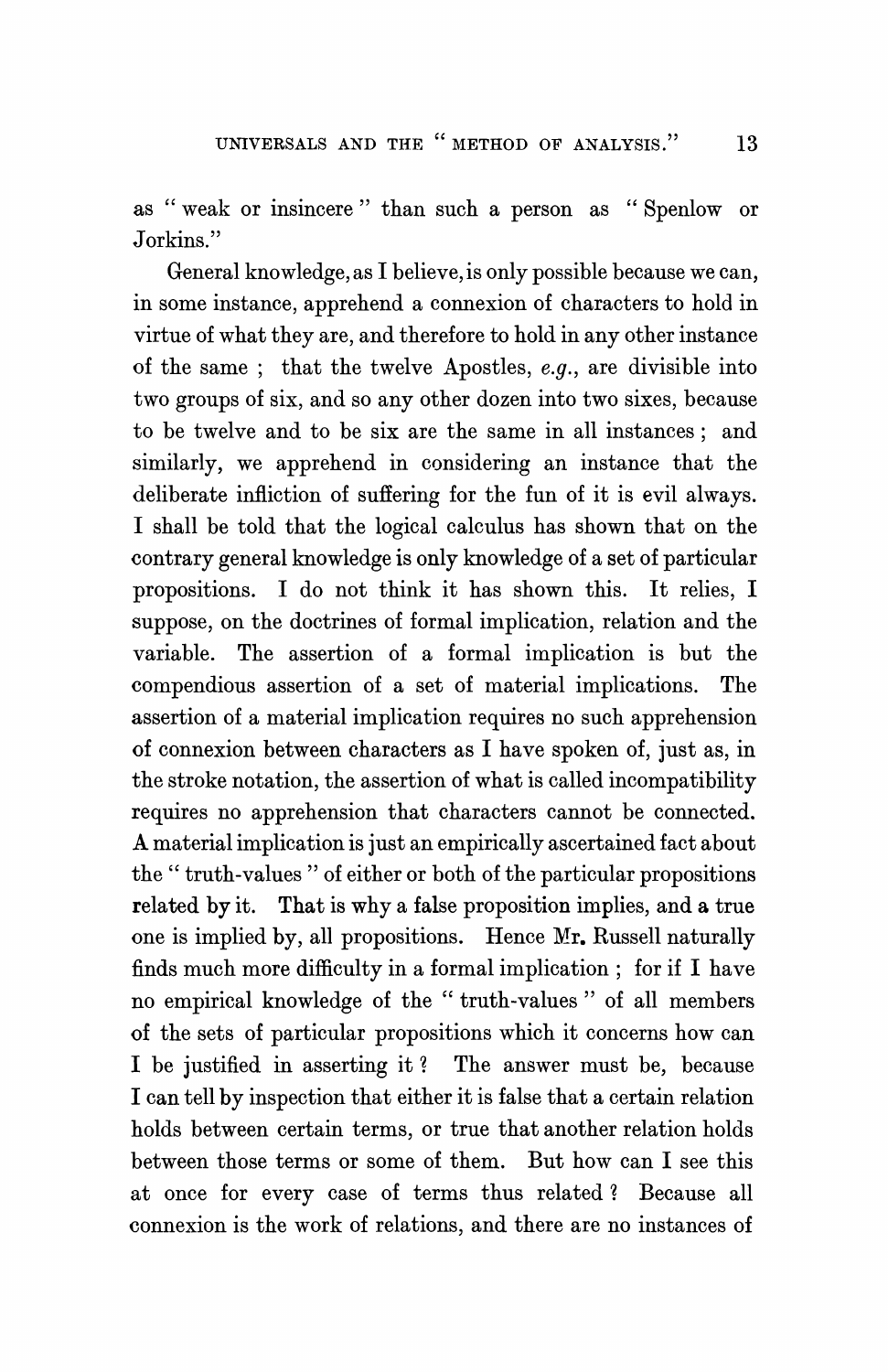**relation-it is numerically the same relation that does the connecting for different terms. Thus we are to be brought back to particulars ; terms of a kind are not instances of the same, but a class of particulars related by similarity, and similarity is particular because numerically the same between all the terms. And the relations are external to their terms ; for else one dyadic relation could not connect many pairs of terms; if the same relation can link many terms with another term, the relation cannot in any way be in the term, without making the term complex : the term would have an aspect of identity with another term, and an aspect of diversity, and the method of analysis would have broken down.** 

**Yet will this stand ? if numerically the same similarity holds between every penny and every other penny, and again between every primrose and every other primrose, does it hold between every two members of the classes taken together ? If so, classification is a puzzle; if not, the terms are concerned in determining the relation between them. There seem then to be instances of similarity, even if it be true that the similarities between every two members of one class of similars are numerically one similarity. And certainly similarity is not the same relation as " greater " or " one less than." Series are said to be generated by relations, but not all have the same generating relation, and not all relations generate series. Is not then relation a universal, of which the different generating relations, and the relations which generate no series, are either species or instances ? Or are we to speak instead of a class of similar relations, when the whole trouble is that they are dissimilar ? As to series being generated by relations, I should have thought the terms had something to do with it; else why does the relation " one less than " order the cardinal numbers unambiguously, while the relation " one to the left of" may order men in line in divers ways ?**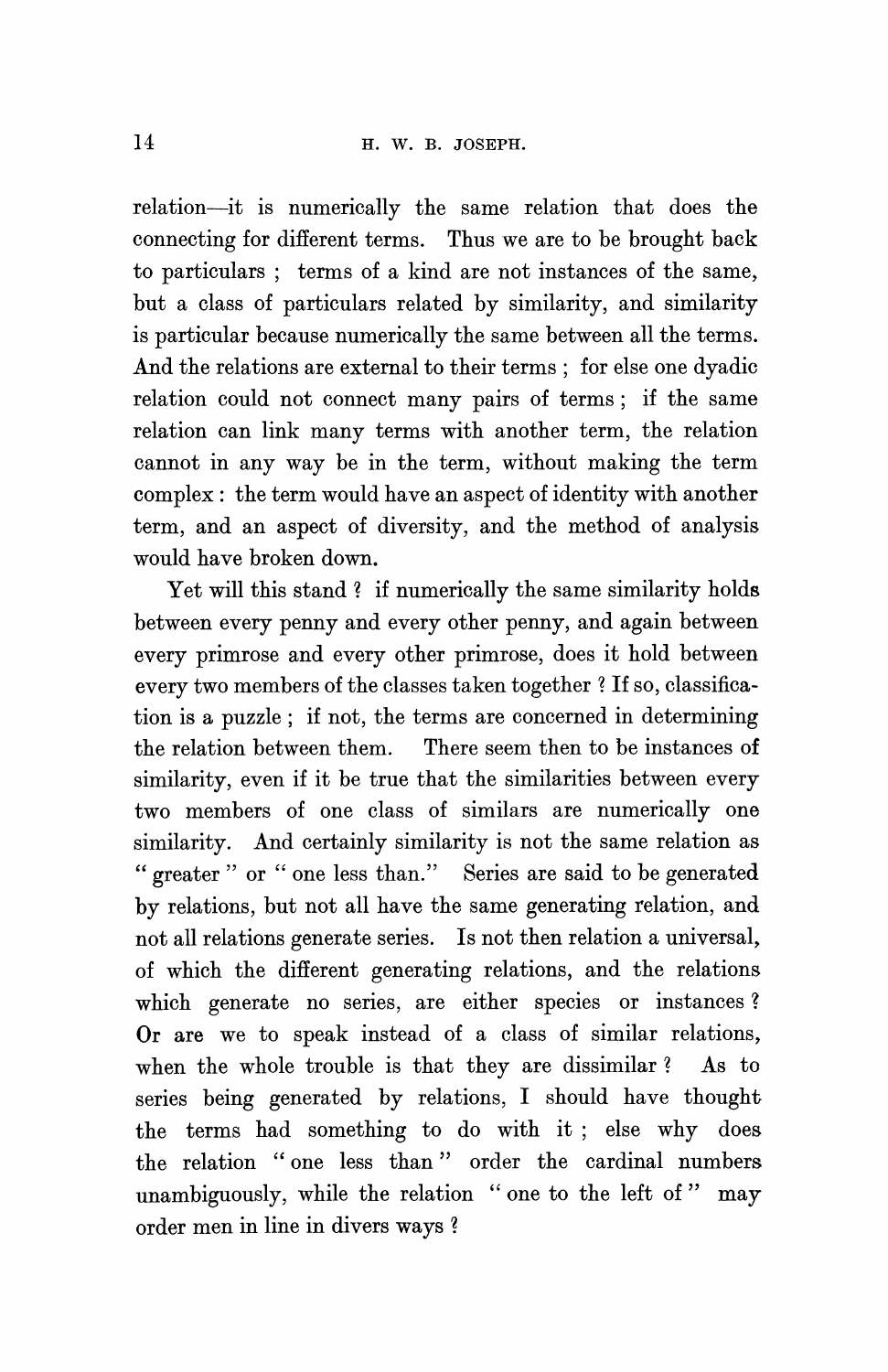**And if we waive these difficulties, what are we to say of that fundamental thing, a variable ? On this matter I think there has been failure sufficiently to distinguish the symbol and the symbolized. " In ordinary mathematics," it is said (Principia Mathematica, ed. 2, p. 4), "a variable generally stands for an undetermined number or quantity. In mathematical logic, any symbol whose meaning is not determined is called a variable, and the various determinations of which its meaning is susceptible are called the values of the variable." Now what stands for a number or quantity, in ordinary mathematics, is a symbol : and**  that is precisely what does not vary. If  $x$  means a line, it is not **x but the character of length in the lines that varies. The common nature of all lengths can be called undetermined, when we consider it in abstraction from its determinate values, and this is just what the method of analysis shuts its eyes to. So in mathematical logic, though the symbol is called a variable, that is or should be because it is a symbol for instances of something the same which, because the same in its instances, may be called variable. Yet the symbol itself is called a variable. " A variable is ambiguous in its denotation " : x is an unrestricted variable if it can stand for anything. Who would say that the name Jones is a variable because it stands for so many people ? The whole trouble of ambiguity is caused because the ambiguous symbol is constant. And logic, and mathematics also, would fall into hopeless confusion unless the use of symbols ambiguous in their denotation were confined within such limits of ambiguity as are fixed by restricting it to things of a common nature. It is perhaps some uneasy suspicion of trouble here that has produced attempts to mend the mischief by introducing the doctrine of the apparent variable,**  and the distinction in symbolism between  $\phi \hat{x}$  and  $\phi x$ .  $\phi \hat{x}$  is a function which ambiguously denotes,  $\phi x$  is a value of it ambiguously denoted;  $\phi x$  therefore is a proposition, and since a pro**position cannot contain a variable, x is only an apparent variable.**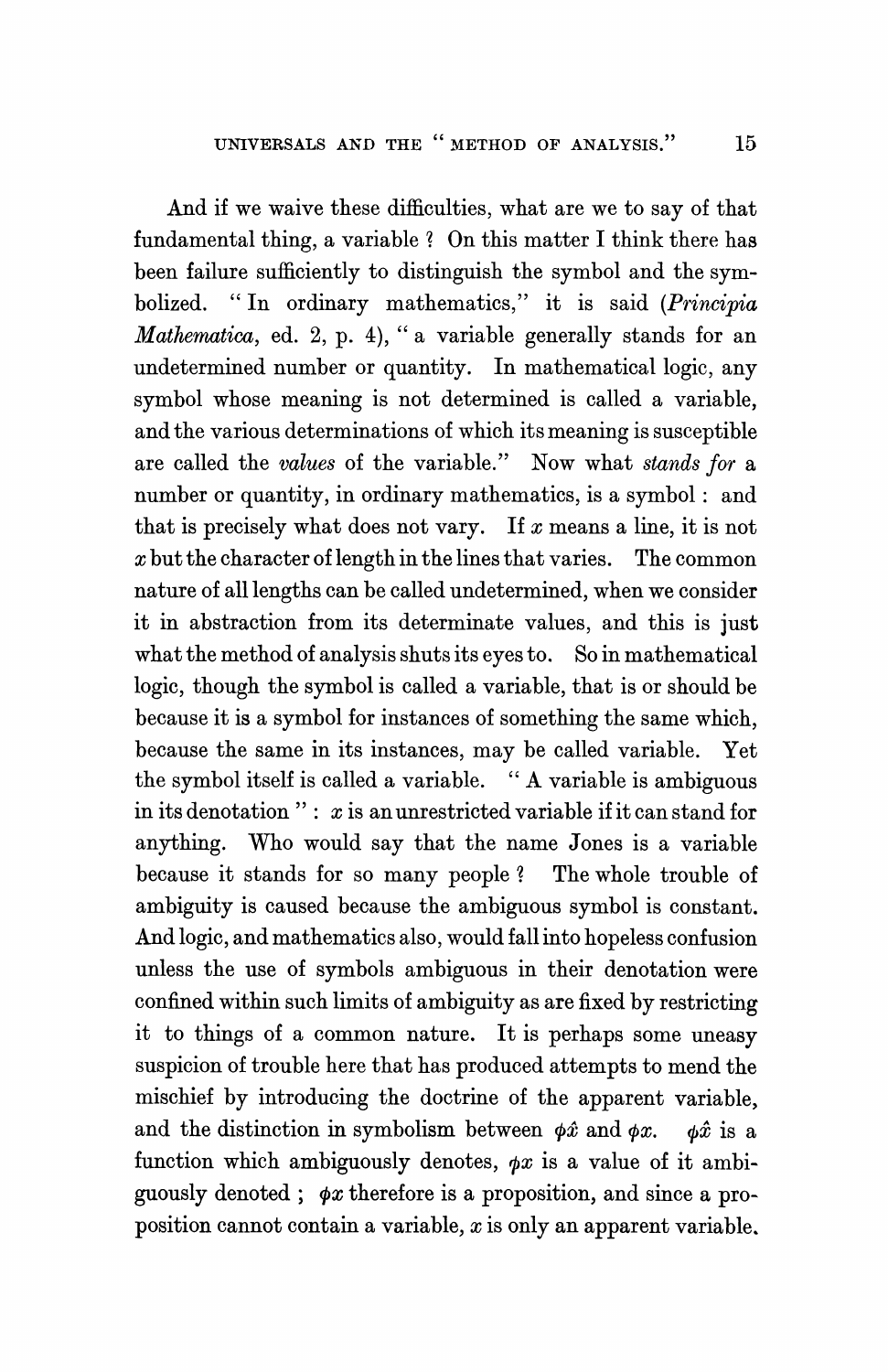**But ambiguity can belong only to a symbol, not to what is symbolized. If I say "I met Jones," my statement may be**  ambiguous, but he is not. The distinction between  $\phi \hat{x}$  the function, and  $\phi x$  the ambiguous statement about any value of the function, will not stand.  $\phi \hat{x}$  may be a single symbol which **ambiguously denotes its many values, as " Jones" is a single name which ambiguously denotes many men. Incidentally, if a word**  is a class of similar noises  $(ib, p. 661)$ ,  $\phi \hat{x}$  is a class of similar  $scratches, but let that pass. \quad \phi x, however, cannot be an ambiguous$ value of  $\phi \hat{x}$ , any more that Sir William Jones was an ambiguous **value of the name " Jones." The introduction between the**  ambiguous propositional function " $\hat{x}$  is hurt" and the unamb**biguous proposition " a is hurt " of the ambiguous value of the**  former "*x* is hurt" is merely a riding of two horses at once**substituting at will for one another the symbol and the symbolized, the constant and the variable, the bare particular and the instance of a common nature or universal.**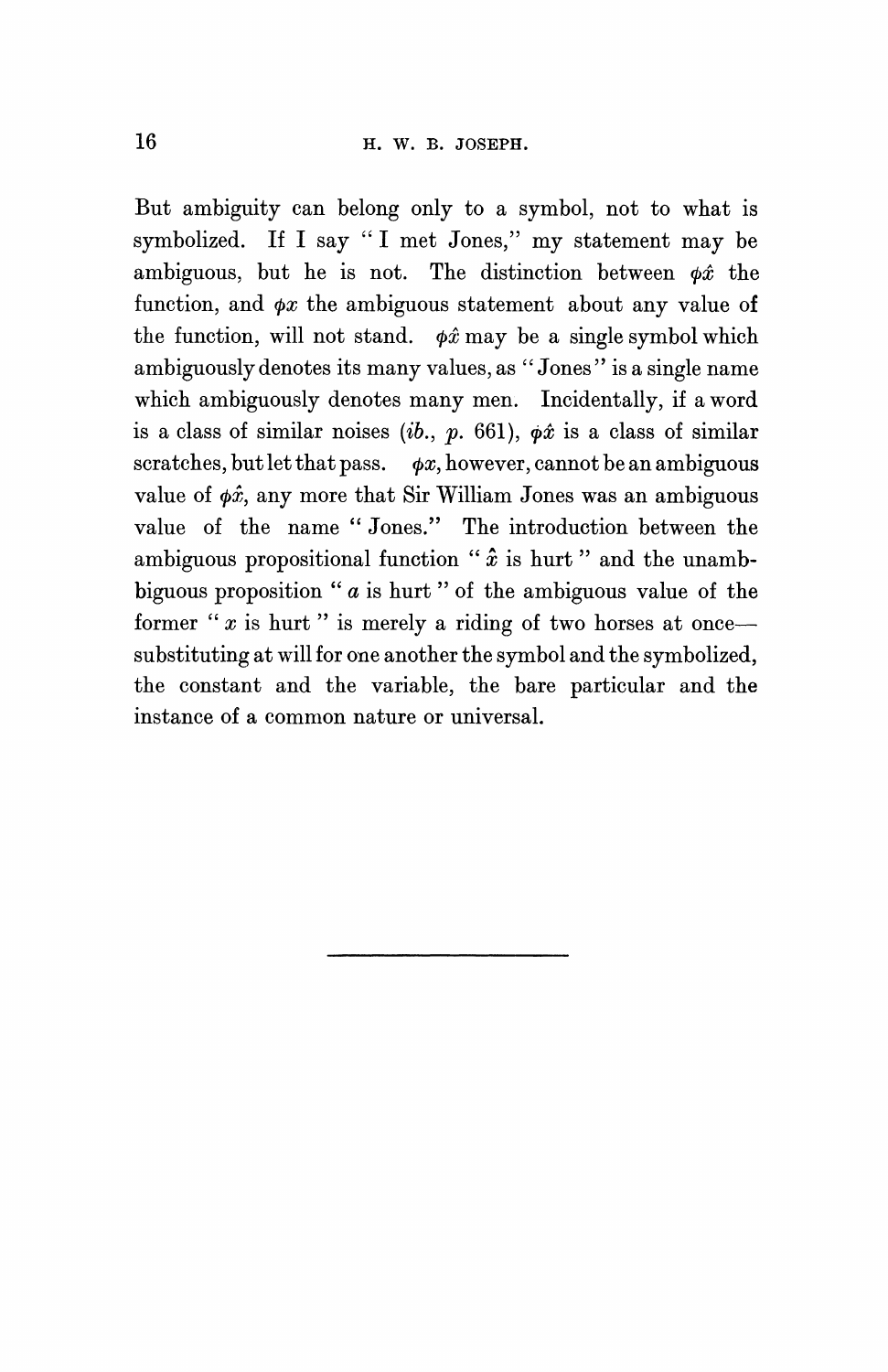## **II. By F. P. RAMSEY.**

**Although Mr. Joseph has not fully understood the argument of my article in Mind, which he finds so unconvincing, I do not think that, if he did understand it, he would find it any more cogent, for my discussion of the question assumes so many things with which he disagrees, that I do not expect him to find it in**  the least adequate. It seems to me, therefore, better to begin **from his end and to discuss what I take to be the most important doctrine in his paper (apart from a rejection of analysis too vague and general to be discussible), which is explained on p. 8 ff.; namely, that there is a valid distinction between particulars and universals which is neither that of substance and attribute, nor that of subject and predicate, but such that " no universal is ever predicated of a particular " (I would rather have said of an individual).** 

**If I understand this view rightly, it implies, that it is impossible for two things to have the same colour or the same shape; they can only have instances of the same. But I do not know whether this is asserted with regard to all characters whatever, or only with regard to certain characters such as colours, shapes and magnitudes. It seems to me that the only way to make it plausible would be to assert it with regard to all characters, but that to do this would lead at once to a vicious infinite regress. For if two things can never have a common character, they cannot both have the common character of having instances of the same colour; they can only have instances of this character. So that they cannot even have instances of the same colour, but only instances of having instances of the same colour and so on ad infinitum. In brief, if as Mr. Joseph says about magnitude,**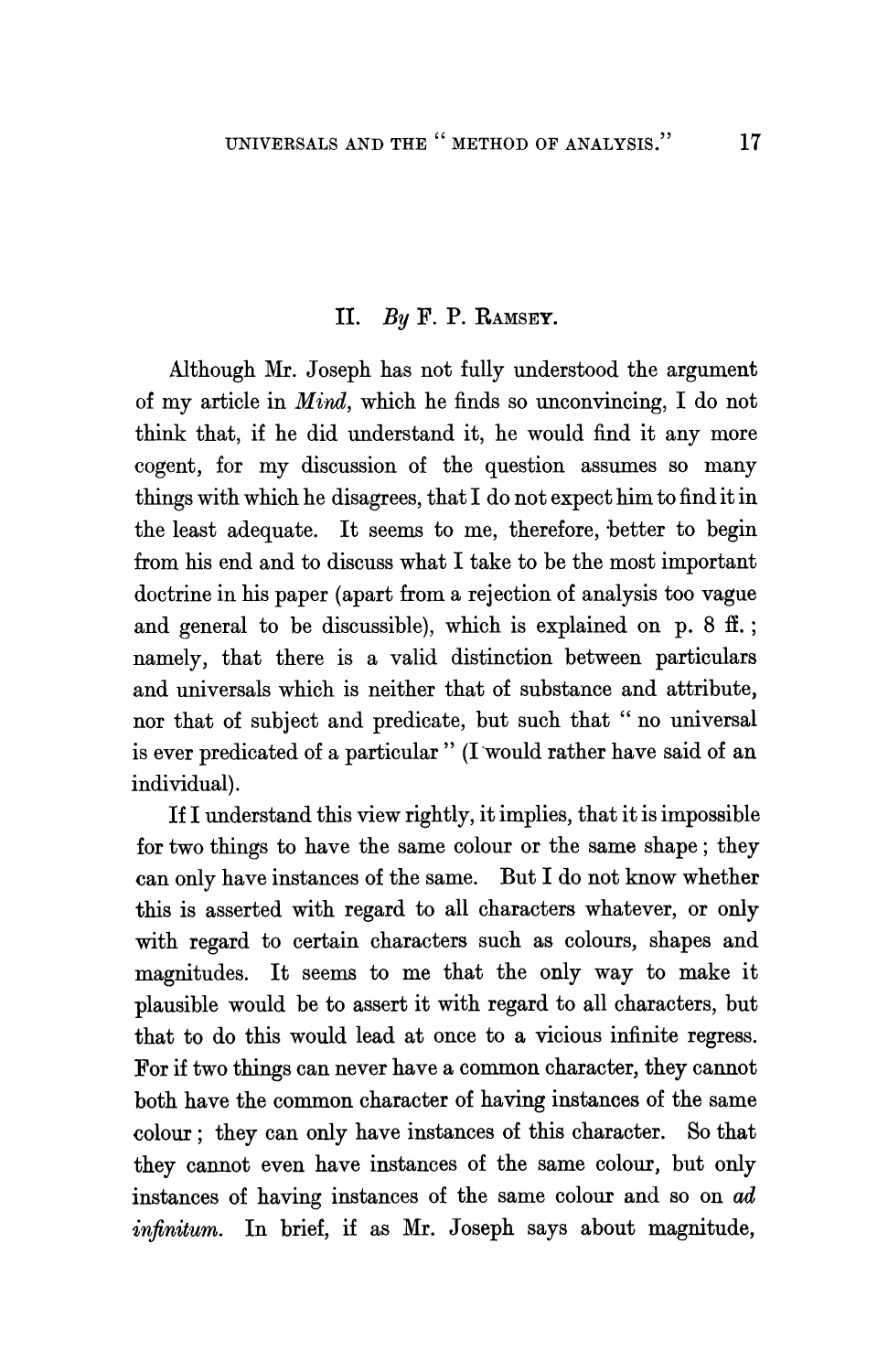**" the same " can only mean " instances of the same," " instances of the same," can only mean "instances of instances of the same."** 

**I conclude that it is only possible to hold Mr. Joseph's position in regard to some but not all characters. And if this be admitted, I should have thought that the question as to which characters things can have in common and which they cannot, becomes an empirical one; and although I realise the cases are not formally parallel it seems to me as absurd to say a priori that two things never have the same colour as it would be to say that two houses never have the same landlord, or two men the same father.** 

**Besides this, unless I have misunderstood it, Mr. Joseph's view is open to a quite different and still more serious objection. He says no universal is ever predicated of an individual, but, I gather, that what is predicated of an individual is an instance of a universal. Thus in " The curtain is red " the predicate is not the universal redness, but the particular instance of it attaching to the curtain. This view can, I think, be definitely refuted by considering the case when the proposition is false. For then there is no such thing as an instance of redness attaching to the curtain, and this cannot therefore be the predicate of the proposition. Now what is the predicate of the proposition cannot depend on whether the proposition is true or false, since unless the predicate is definite, there is nothing to be either true or false. Hence the predicate of " the curtain is red " cannot, even when the proposition is true, be the instance of redness attaching to the curtain.** 

**It seems to me, therefore, that Mr. Joseph's view is open to decisive objections, and as I cannot see anything whatever to recommend it, I think the reason why he holds it must be found in certain simple confusions. The most important of these is the confusion of a thing's character with the fact that the thing has that character, and the confusion of a relation holding between**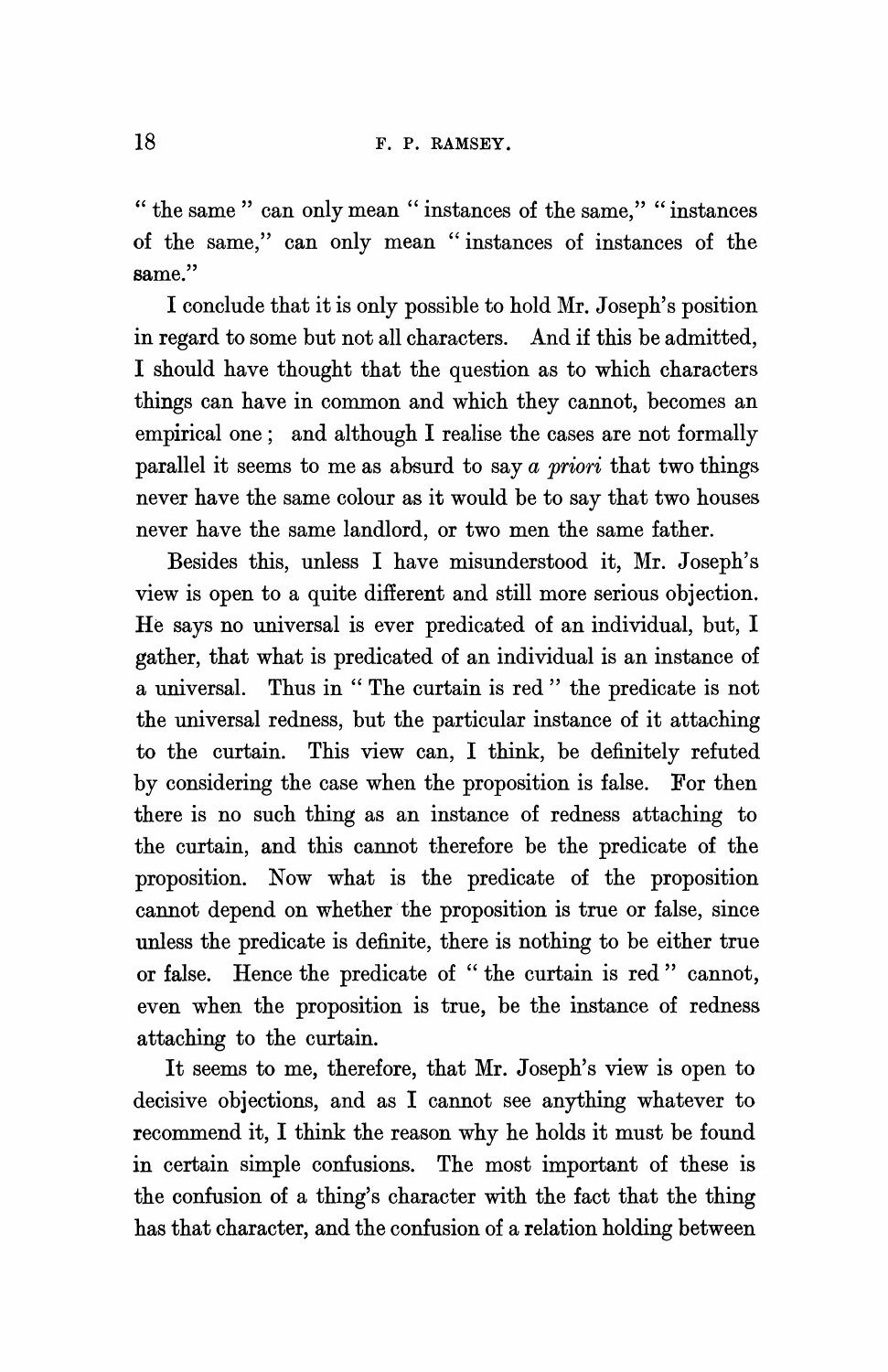**two things with the fact that it holds between them. A fact is anything which is the case ; thus it is the case that I am writing in ink, and that is a fact. We could say " It is a fact that I am writing in ink," and talk of the fact that I am writing in ink. On the other hand I, writing, and ink are not in this sense facts (or at least apparently not). We cannot talk of "the fact that I," the fact that writing, or the fact that ink. Any proposition asserts a fact which exists or is the case if the proposition is true, but not if the proposition is false. On the other hand the subject and predicate of a proposition must exist for it to be a proposition at all, true or false, but if it is false its subject and predicate are not united in a fact. In the proposition "this is blue," the subject is (apparently)\*, this, the predicate blue, and the whole proposition asserts the fact that this is blue.** 

**It looks to me as if very frequently when Mr. Joseph speaks of instances of qualities and relations, he means the facts that things have the qualities and stand in the relations. Thus by the colour of the wall he means the fact that the wall has that colour, and this is what would often, though not always, be meant by the phrase in ordinary life. For if " the colour of the wall is surprising " what is surprising is probably not the colour itself (mauve, magenta or whatever it may be), but the fact of the wall's having that colour. And if " the illness of the centre forward is disastrous" the disaster is constituted not by influenza but by the fact that the centre forward has influenza.** 

**Again it is often evident that philosophers talk of relations, e.g., in discussing knowledge of relations, where they really mean relational facts; and if a man notices the similarity of two things, what he really notices is the fact that they are similar.** 

**It will, then, I hope, be agreed that, by an instance of a quality, Mr. Joseph often means the fact that something has** 

**<sup>\*</sup> I say apparently because I think that further analysis may be possible.**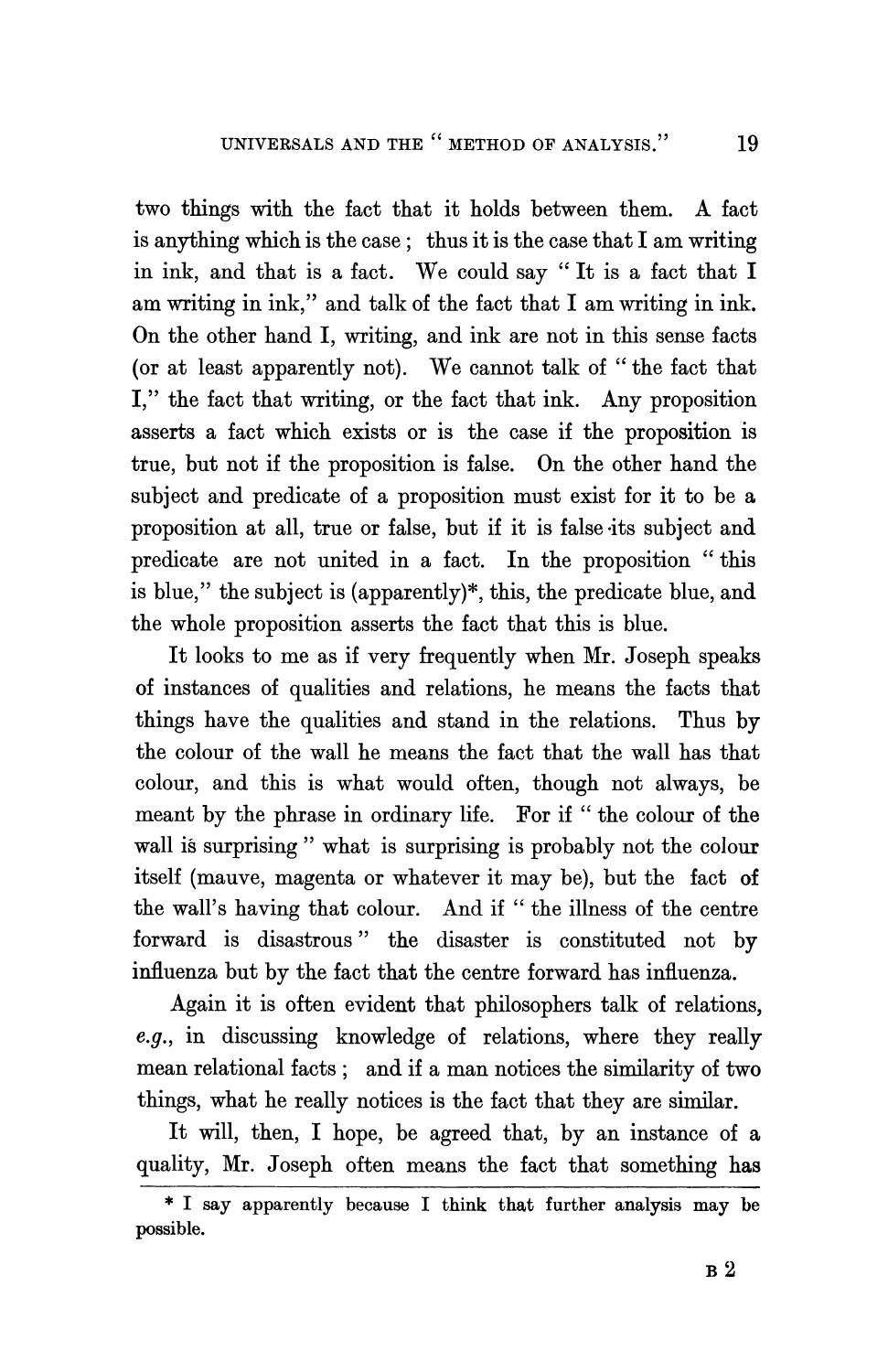**this quality. Nor would there be any reason why this should not be called an instance of the quality, if the use of the word instance had not misleading associations due to its being often used in quite another sense, in which I think, Mr. Joseph also uses it without any consciousness of the equivacation. For he speaks as if cows were instances of cowhood (p. 11), and here the meaning of instance is entirely different. For the sense in which cows are instances of cowhood, is that the instances of a character (cowhood) are the things which have that character (cows) ; and in this sense of instance the instances of redness will be red things, e.g., red curtains, red bindings, and so on. Clearly this is a different usage of instance from that in which the instances of redness are the facts that things are red. The difference could only escape detection because the fact that the relation of a red curtain to redness is the same as that of a cow to cowhood is concealed by our saying the cow is a cow, but the curtain red (not a red). But even supposing we entirely abandon this second and to me more familiar use of instance, by which the instances of cowhood are cows, Mr. Joseph's first use of instance has led to a fundamentally false view of propositions and their terms. For what he calls an instance of redness, the fact that this is red is what is asserted by the whole proposition, not what is expressed by the predicate of it. The predicate is not the fact that this is red, but just red and is the same in both " this is red " and " that is red," though, of course, the fact that this is red is a different fact from the fact that that is red.** 

**Although I do not think a discussion of them will throw much light on the question of universals, I cannot allow Mr. Joseph's remarks on cardinal number to go without comment. He attacks the definition of a number as a class of classes on the score of circularity, but I have not been able to discover precisely at which stage the circle is supposed to be made. Let us take the definition step by step. We begin by defining the similarity**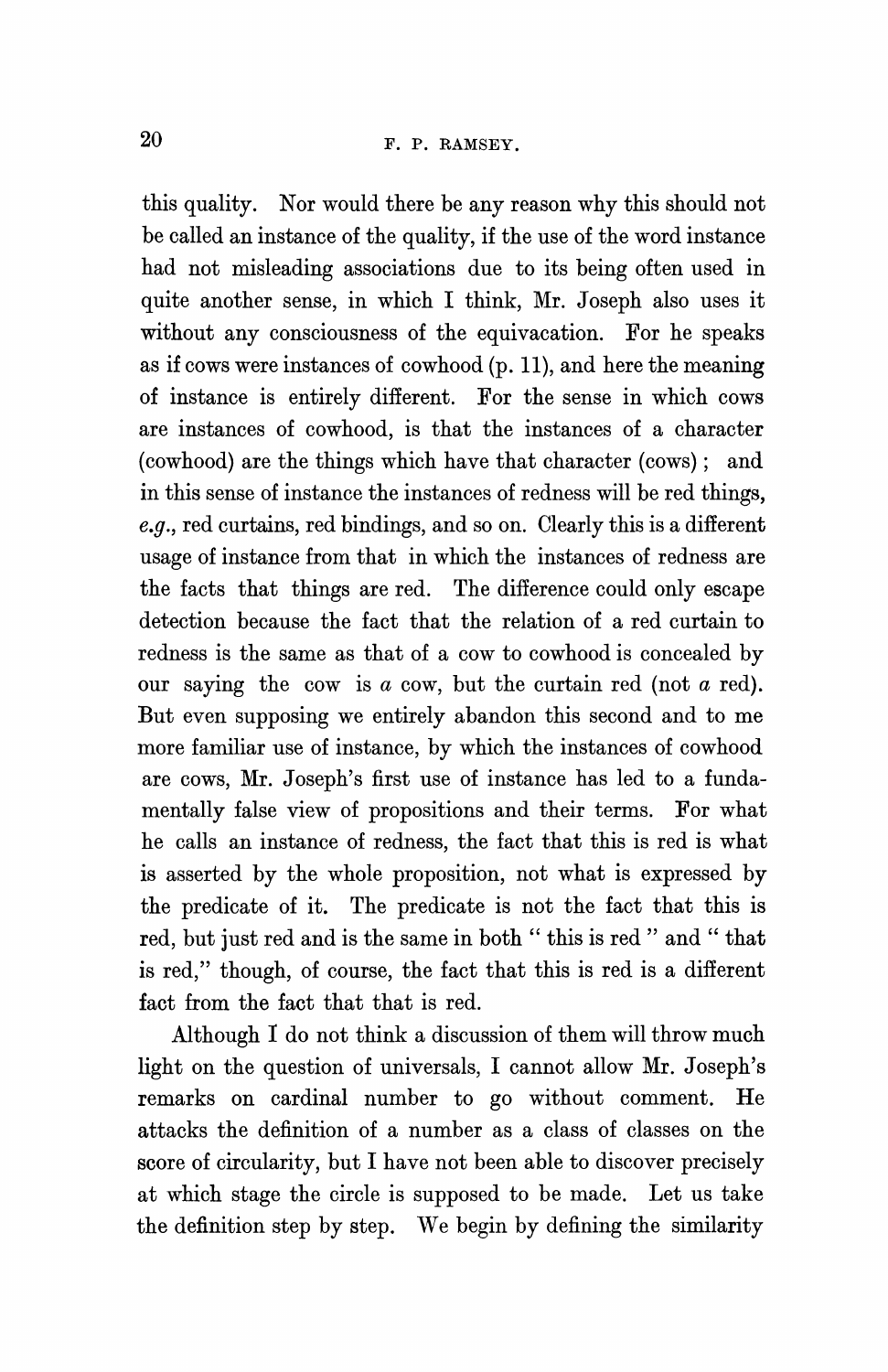**of classes. We call two classes similar when there is a one-one relation whose domain is one class and whose converse domain the other. This part of the definition is the work of Georg Cantor and the whole theory of infinite aggregates rests upon it; it defines similarity not in terms of number, but in terms of the notions of one-one relations, their domains and converse domains, none of which, as may be seen by referring to Principia Mathematica, involve the idea of number. Next we define the number of a class to be the class of classes similar to it in the sense of similarity just defined. In this there is nothing circular. Finally, we callanumber anything which is the number of a class; number being thus a relative term like father; a father is anyone who is the father of a child. As I understand Mr. Joseph's argument, up to this point he had no quarrel with the definitions. He seems to allow a class of all classes similar to a given class to be a valid notion, but asks what it is that distinguishes the class of dozens from the class of trios, each of them being a class of all classes similar to a given class. The answer to this is, of course, to be found not in the definition of number in general, but in the definition of the particular numbers 3 and 12. They can be**  defined in terms of 1 and  $+3$  as  $1+1+1$  and 12 similarly; 1 is the class of existent classes  $A$  such that if  $x$  and  $y$  are any members of A x is identical with  $y$ .  $m+n$  is the number of a class formed **by putting together a member of m and a member of n which have no common members.** 

**To these definitions it is impossible to take any reasonable exception, and Mr. Joseph's objection to the theory comes from not having followed it far enough. That is in so far as he objects that it is circular. He appears also to object that it is absurd. " One might as well say that a cow is the class of all animals similar to a given animal, as that a cardinal number is the class of all classes similar to a given class." But these two statements are not parallel; what are parallel are first the reasonable pair.**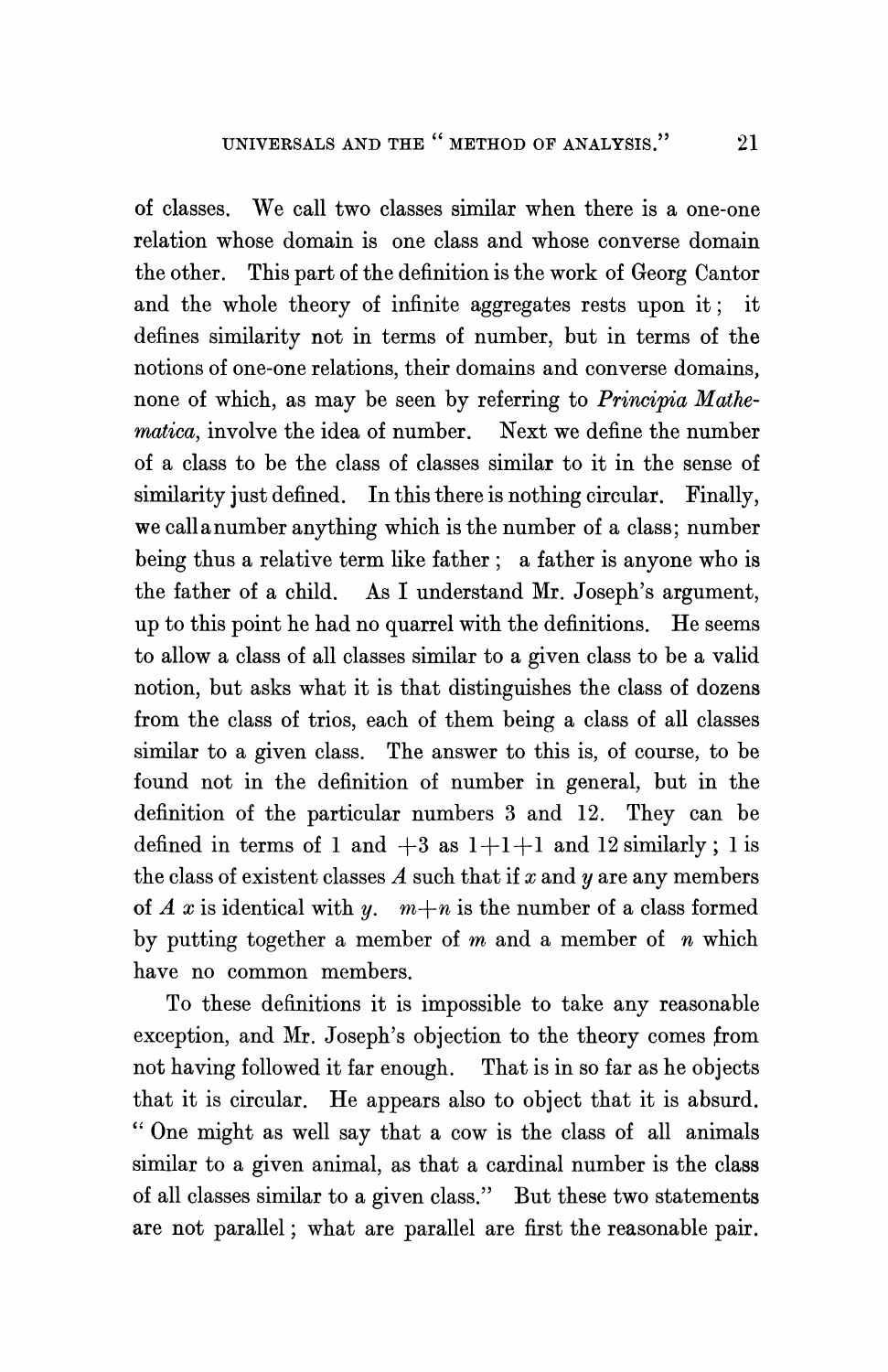**" The class of cows is the class of all animals similar to a given animal." " The number 3 is the class all classes similar to a given class," and secondly the absurd pair "A cow is the class of all animals similar to a given animal," "A trio is the class of all classes similar to a given class." Mr. Joseph might also say that the definition could be bettered, that we could define 2 as a numerical character common to pairs; for instance, as the character of having non-identical members, x, y, such that any member w is identical with x or y. This is a character of pairs and of no other classes, and we could construct a similar definition for any other finite number. But we could not on these lines give any general definition of number, and we should be absolutely helpless with regard to infinite numbers unless we defined them by means of similarity. As to the utility of these definitions which Mr. Joseph questions, the theory of irrational number, which he includes in the same category, has been the foundation of an enormous amount of recent work, and, as previously mentioned, the theory of infinite aggregates rests entirely on the definition of similarity.** 

**In the rest of his paper Mr. Joseph points out various difficulties in the philosophy of logical atomism, which would vanish if he understood it better. For instance, it is not necessary for Mr. Russell to hold that all classification is by means of transitive symmetrical relations; things can also be of a kind by having the same (literally the same) quality. Also similarity is not the name of one relation, but a general name for many transitive and symmetrical relations. Relations generate series if they are transitive, asymmetrical and connected; and if Mr. Joseph will look up the definitions of these terms he will see that they are not adjectives of the relations in themselves, but statements about what pairs of terms the relation unites. As to why " one to the**  left of " does not generate an unambiguous series, it is prin**cipally because it isn't a dyadic relation at all unless a position**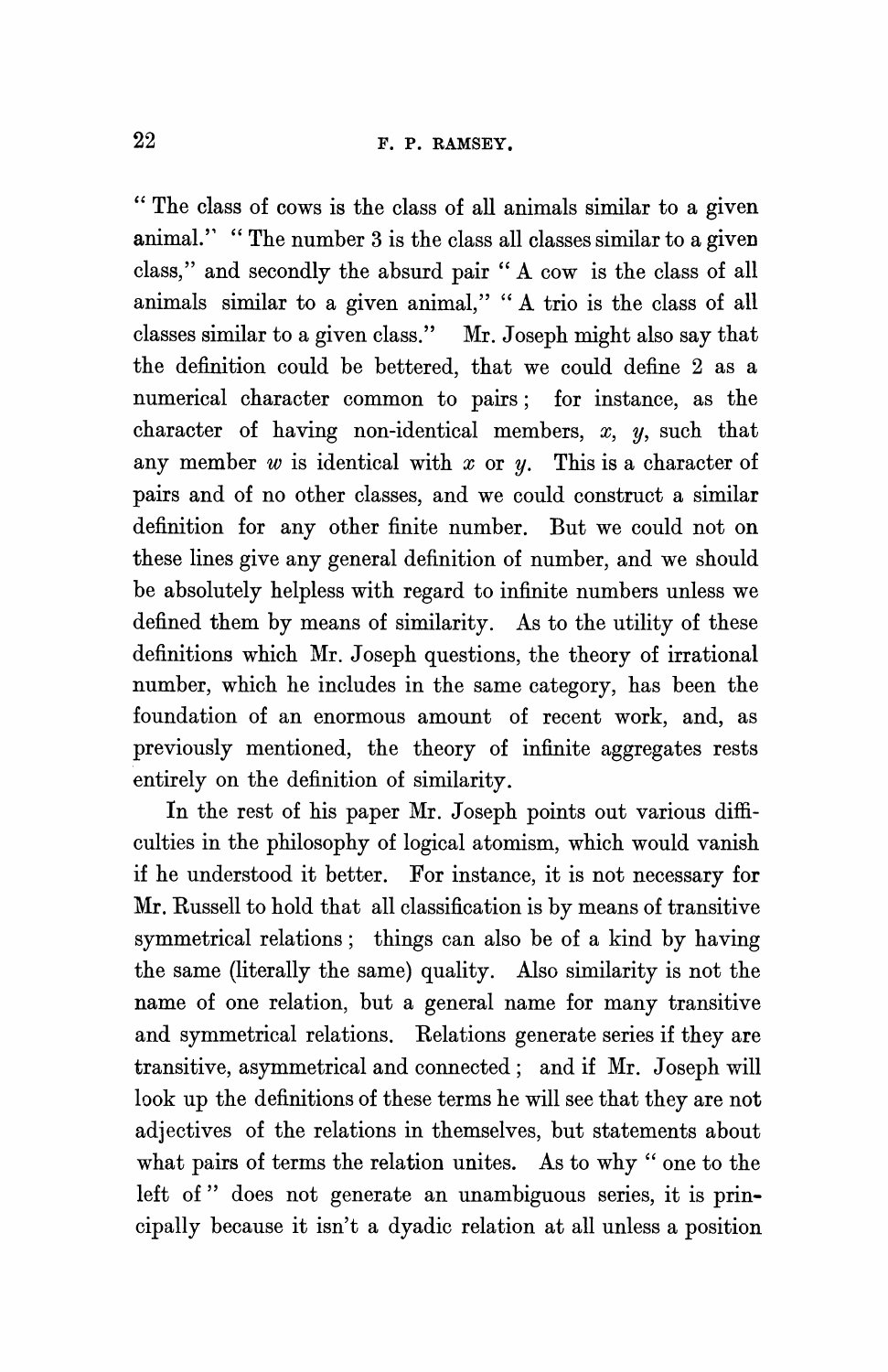**of reference is understood. " a is one to the left of b" does**  not mean anything by itself, any more than "a is distant" **does. Just as we need to be told from what a is distant, so we need to be told from what point of view a is to the left of b. Mr. Joseph's problem is like the question, why right and left are reversed in a mirror when up and down are not ?** 

**Finally he takes up the fundamental questiou of the variable. I cannot defend all that is said in Principia Mathematica about variables, but I believe the truth about them to be simple and directly contrary to Mr. Joseph's views. All variables are really apparent variables; and therefore, we have not to explain what is meant by a variable by itself but only what it means in**  connection with a prefix; and we explain  $(x)$   $\phi x$  as the compendious assertion of all propositions of the form  $\phi x$ . x is thus **a symbol meaning not, like " Jones," many different things on different occasions, but many different things at once; namely, all things whose names can be significantly inserted as arguments**  to  $\phi$ . The alternative that x is the name for a variable thing, **I can only regard as nonsense.** 

**I should like in conclusion to say something about my own position. When I wrote my article, I was sure that it was impossible to discover atomic propositions by actual analysis. Of this I am now very doubtful, and I cannot therefore be sure that they may not be discovered to be all of one or other of a**  series of forms which can be expressed by  $R1(x)$ ,  $R2(x, y)$ ,  $R3$ **(x, y, z), etc., in which case we could, as Mr. Russell has suggested, define individuals as terms which can occur in propositions of any of these forms, universals as terms which can only occur in one form. This I admit may be found to be the case, but as no one can as yet be certain what sort of atomic propositions there are, it cannot be positively asserted, and there is no strong presumption in its favour, for I think that the argument of my**  article establishes that nothing of the sort can be known a priori.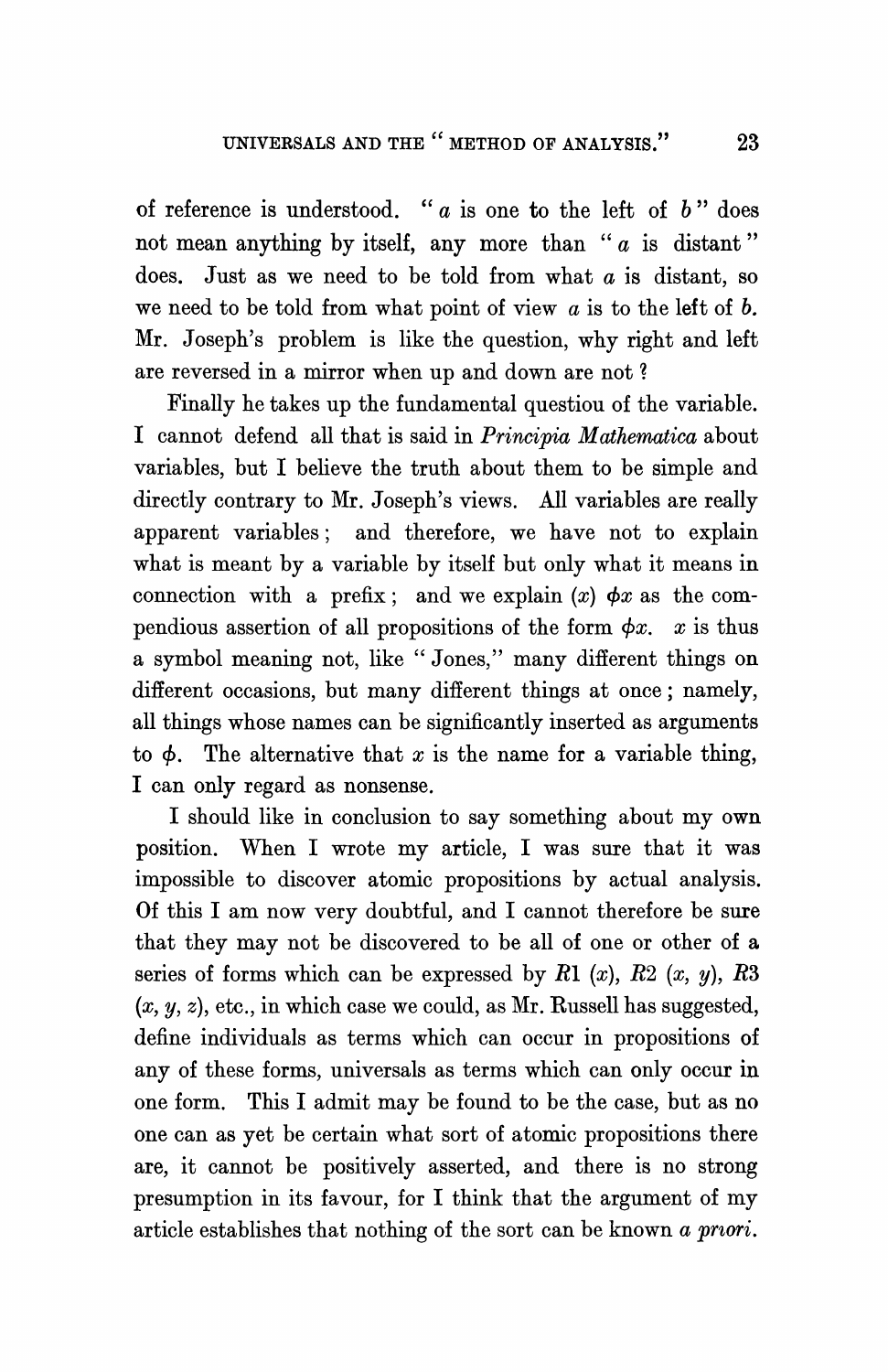**And this is a matter of some importance, for philosophers, such as Mr. Russell have thought that, although they did not know into what ultimate terms propositions were analysable, these terms must nevertheless be divisible into universals and particulars, categories which are used in philosophical investigations as if it were certain a priori that they would be applicable. This certainty seems to be derived primarily from the supposition that there must be a difference between ultimate objects, analogous to one felt between to subsist between such terms as Socrates and wise ; and to see if this can reasonably be maintained we must discover what difference there is between Socrates and wise, analogous to the distinction made in Mr. Russell's system between particulars and universals.** 

**If we consider the development of Mr. Russell's system of logic, as expounded in the introduction to the 2nd edition of Prinicpia Mathematica, we can see what difference there is in his treatment of particulars and universals. We find that universals always occur as propositional functions, which serve to determine ranges of propositions, especially the range of values**  of the function  $\phi x$ , and the range of functions of the function  $(b)$  $(\phi x)$  (where f is variable). Individuals also serve to determine **ranges of propositions, but in this case there is only one principal**  range, the range of functions of the individual  $\phi a$  ( $\phi$  variable). We **could make a narrower range, as Mr. Russell points out, by using, a variable quality, but we have no need to do so. Now this is the only difference between the way individuals and universals function in his system, and as we find that there is a precisely similar difference between Socrates and wise, it is probable that**  we have here the essence of the matter. Wise like a  $\phi x$  in Mr. **Russell's system determines the narrower range of propositions "x is wise " and the wider one b (wise), where the last range includes all propositions whatever in which wise occurs. Socrates, on the other hand, is only used to determine the wider range of**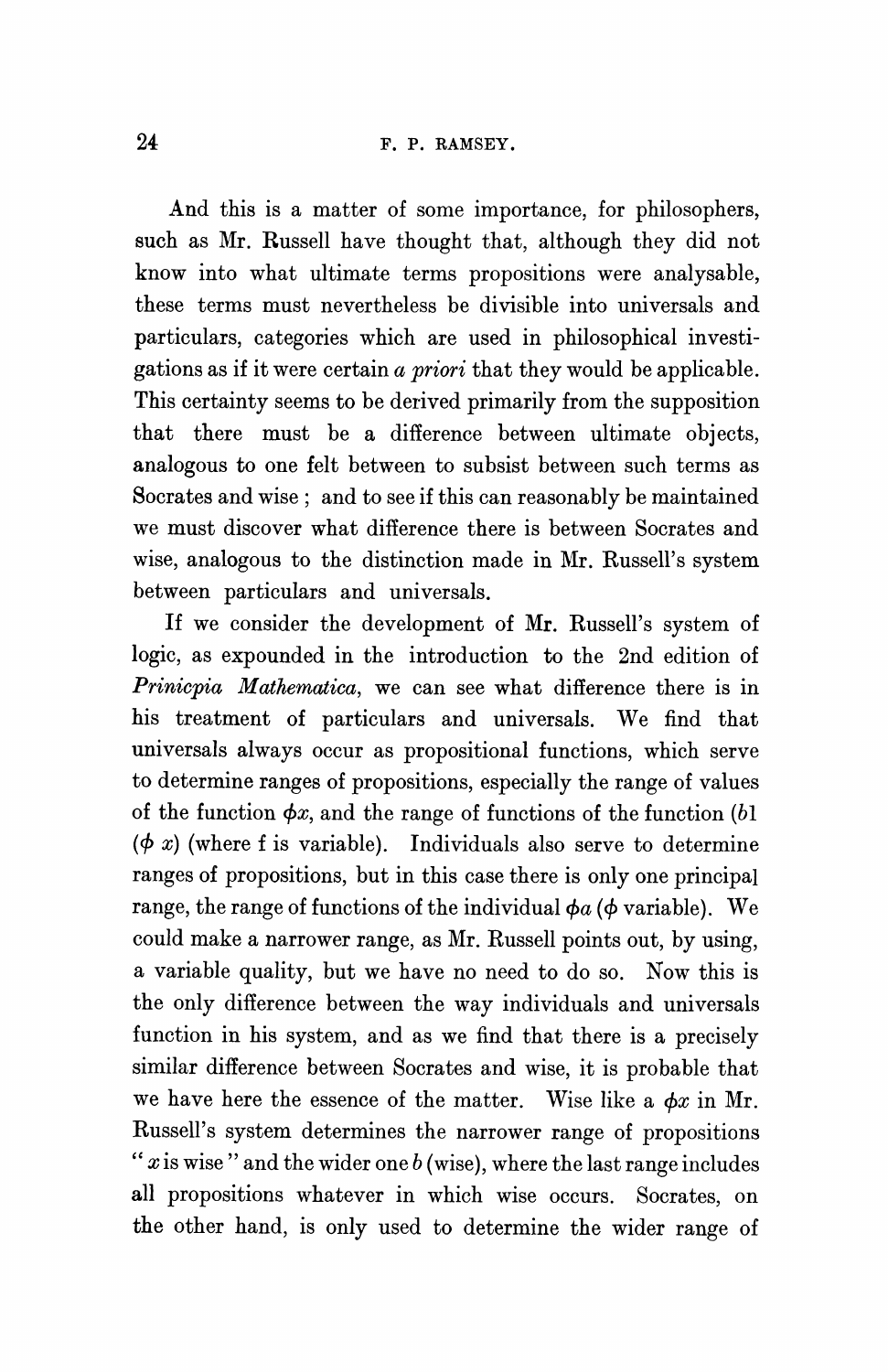**propositions in which it occurs in any manner; we have no precise way of singling out any narrower range. We cannot do it by limiting it to propositions in which Socrates occurs as subject, because in any proposition in which he occurs he can be regarded as the subject, we can always regard the proposition as saying " It is true of Socrates that- ." The point is that, with Socrates the narrower range is missing, not, as Mr. Joseph makes me say, the wider.** 

**The propositions I chose as examples appear to have misled Mr. Joseph in a way I do not quite understand. I gave as an example of a proposition in which wise occurs not as predicate, but in some other way. " Neither Socrates nor Plato is wise." I chose this example because it illustrated a point, which I did not explicitly mention on account of the difficult controversies with which it is intimately connected; namely, that a proposition in which wise occurs not as predicate is, if not always, at any rate usually a truth-function of propositions in which wise occurs as predicate (and perhaps other propositions in which it does not occur at all). Thus " Neither Socrates nor Plato is wise " is a truth-function of Socrates is wise " and " Plato is wise," and the same is true of Mr. Joseph's examples. " No one remembered that poor wise man " is a truth-function of " he (the man) was wise " and other propositions not containing wise, viz. : " he was poor," " he was a man," " No one remembered him." " Wisdom is scarce " means " the number of x's such that x is wise is small, and so is a truth-function of the values of x is wise, although to demonstrate this would take too long here. Mr. Russell would say that this was the case with any proposition in which " wise " occurs, and I am inclined to agree with him. but the question is difficult and I do not want to discuss it now, so I will merely say that it is usually the case. Usually,**  then, if wise occurs in a proposition it is as part of an " x is wise" **which is part of the proposition. And wise therefore, appears**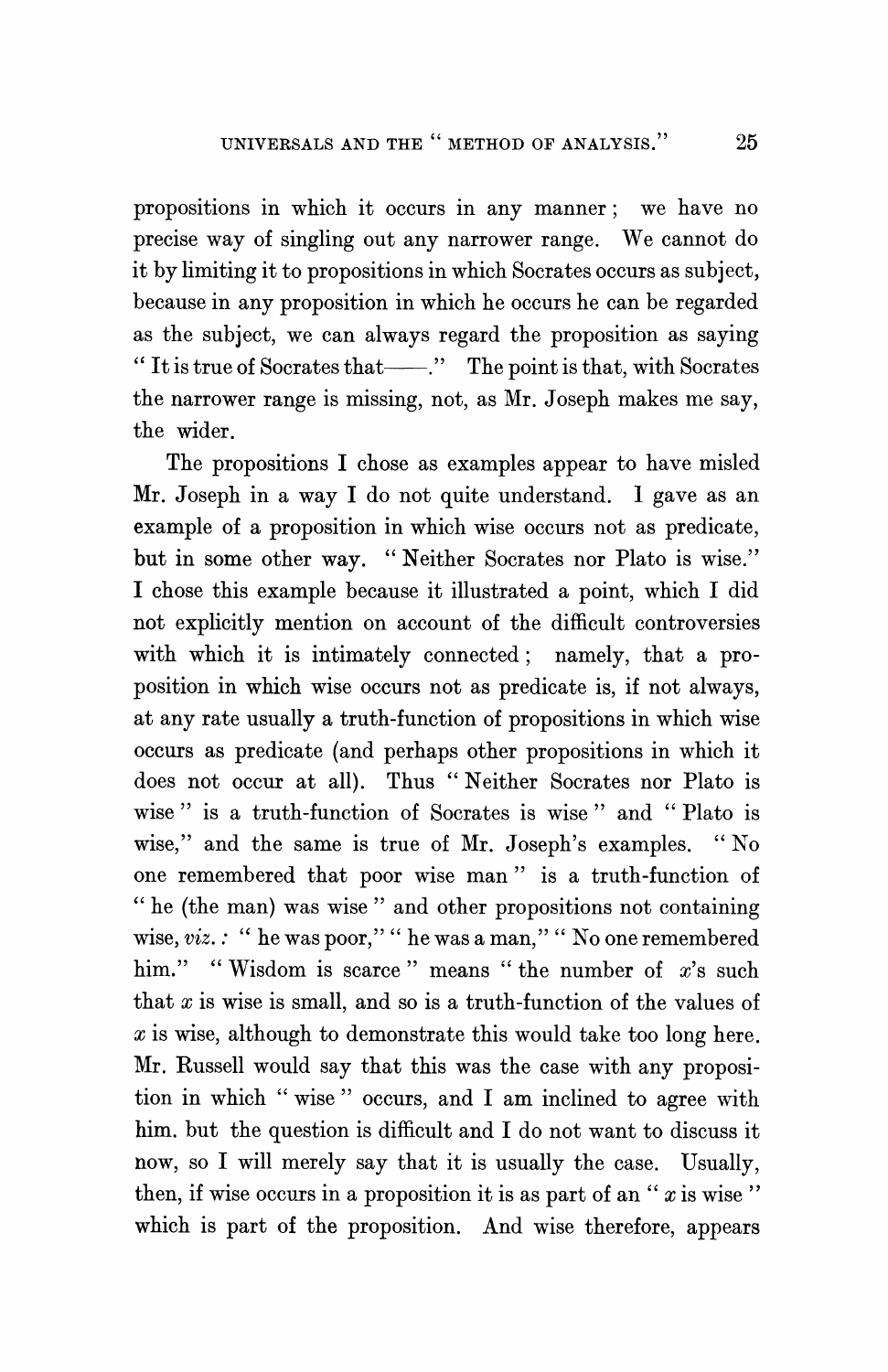**incomplete, and unsubstantial and essentially a predicate of something else.** 

**Nevertheless this difference between Socrates and wise is illusory, because it can be shown to be theoretically possible to make a similar narrower range for Socrates, though we have never needed to observe this. Nevertheless, once this fact is observed, the difference between Socrates and wise lapses, and we begin like Dr. Whitehead to call Socrates an adjective. If you think, all or nearly all propositions about material objects are truth-functions of propositions about their location in events, then, on my view, you will regard material objects as adjectives of events. For that is the real meaning of the distinction between adjective and substantive. I do not say that the distinction has arisen from explicit reflection about the difference in regard to ranges of propositions, but that this difference obscurely felt is the source of the distinction. My view is strikingly confirmed by the case of Dr. Whitehead, who having made material objects analogous to wise in the way in question, then declared that they were adjectives.**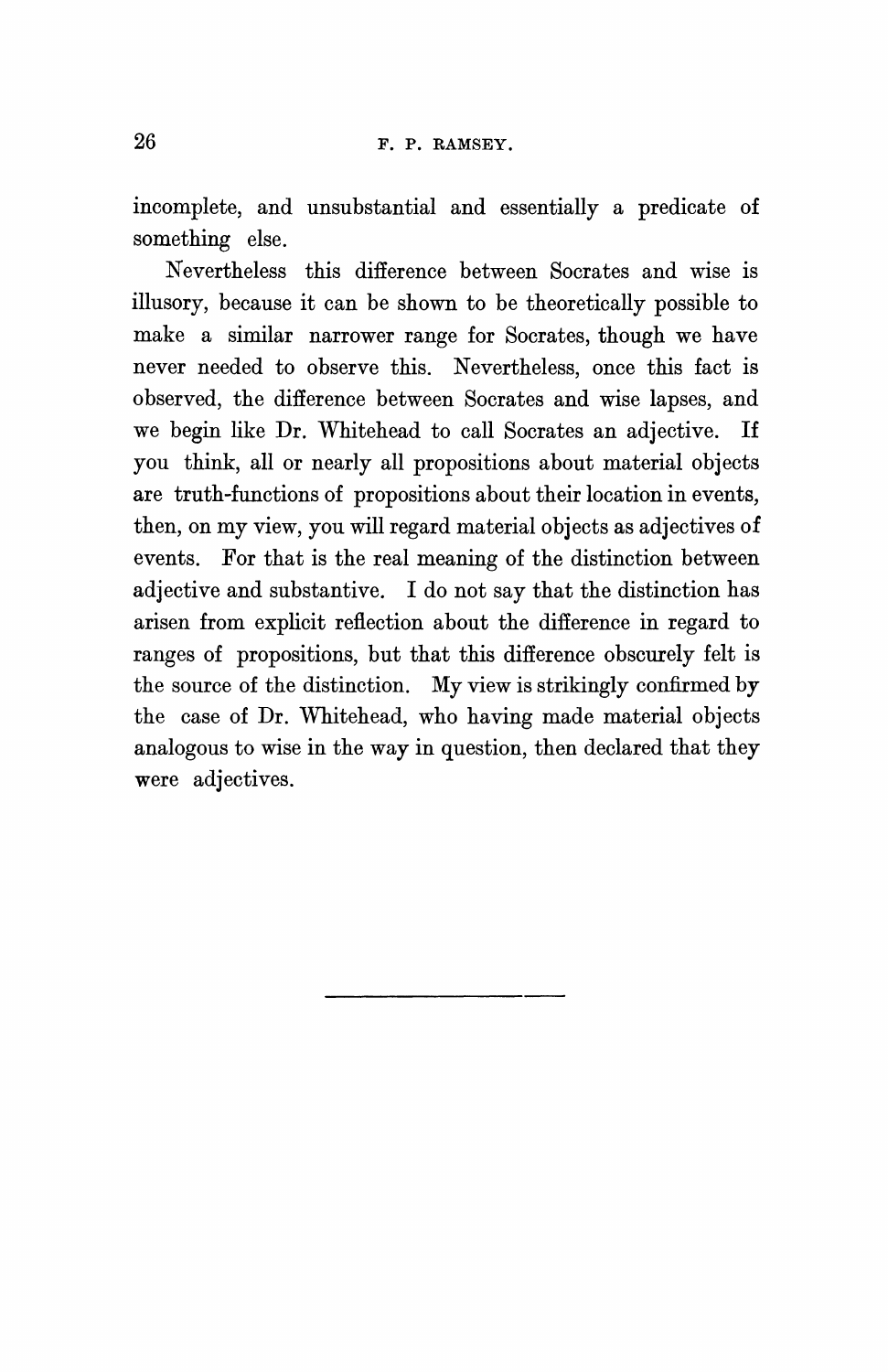## III. By R. B. BRAITHWAITE.

**MR. RAMSEY'S paper in Mind, which I understand is the basis**  of this symposium, seems to me to have two objects  $:-(1)$  to **prove that the distinction between particulars and universals arises from a difference in the number of ways in which they can occur in propositions-the latter having two ranges of occurrence, whereas the former have but one; (2) consequently, to prove that the distinction is a subjective one and of no metaphysical significance. Mr. Ramsey sometimes speaks as if there were really no distinction whatever between particulars and universals, and it is certain that he does not regard it as having anything like the importance of the distinction between names and incomplete symbols: nevertheless, I think it is clear that the difference in the number of ways in which terms can occur in propositions-a difference which Mr. Ramsey thinks is derived from the uses of incomplete symbols-is the only way which claims to be a philosophical distinction and the "real meaning of the distinction between adjective and substantive."** 

**It is in consequence of his belief that this is the real distinction that Mr. Ramsey believed when he wrote his paper that the distinction is not ultimate, and now believes that the distinction cannot be shown a priori to be ultimate. But it is, of course, possible to hold either or both of these propositions without accepting Mr. Ramsey's first proposition: this is the position that I wish to maintain. I do not think that Mr. Ramsey's analysis of the difference between universals and particulars is the correct one ; I do not believe that it is a subjective distinction, nor one imposed upon us by our methods of symbolizing; but**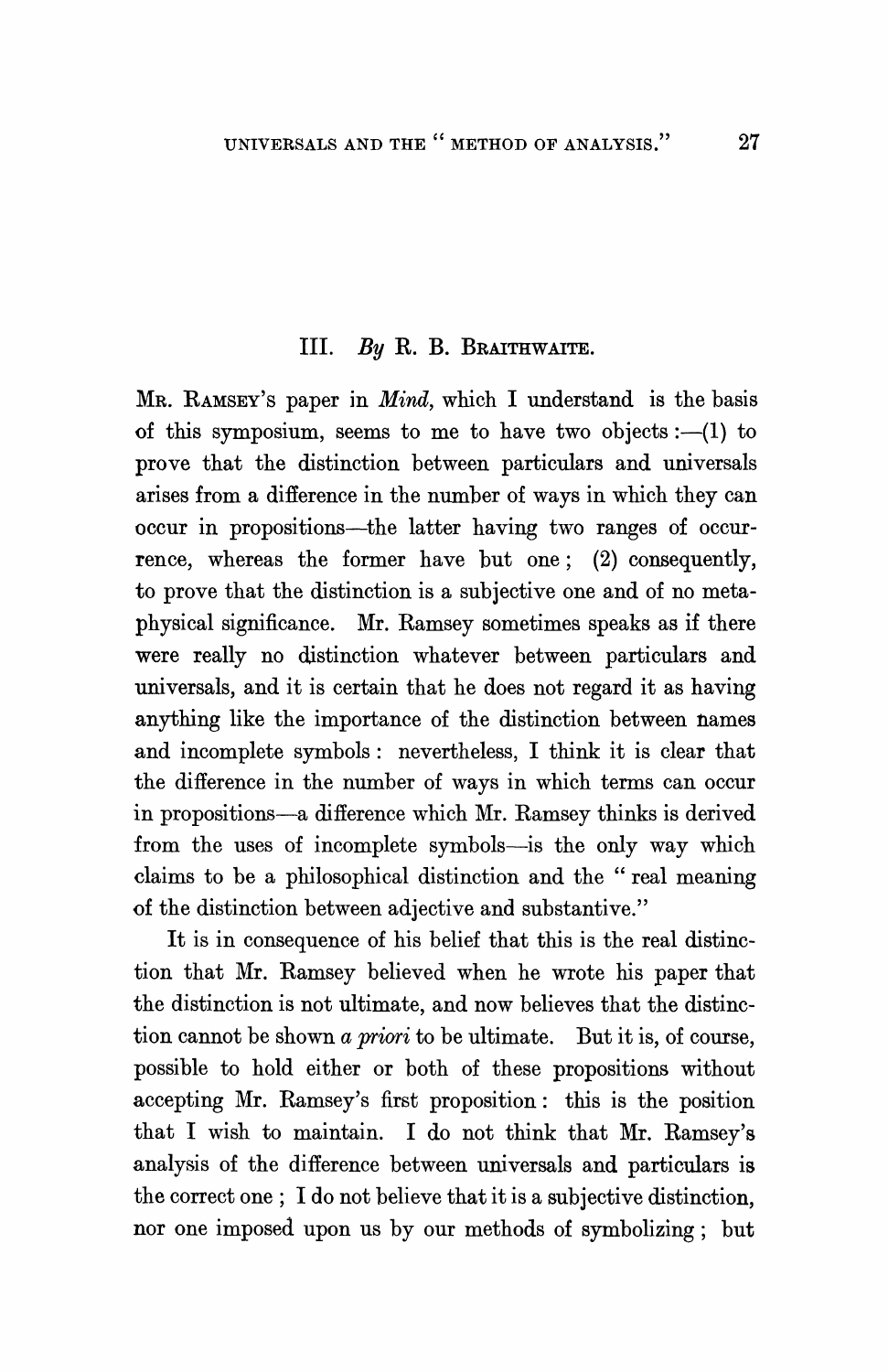**I am not so bold as to maintain that it is an ultimate distinction. In sympathy with the trend of thought of the " Method of Analysis " of Mr. Russell, Mr. Wittgenstein and Mr. Ramsey, I do not think that much can be said about the nature of the ultimately atomic facts (if there are such things), and so I do not think that the difference between universals and particulars can be shown to be an ultimate one. Nevertheless, what Mr. Ramsey takes to be the " real meaning of the distinction " is for me a consequence of the distinction, and not the distinction itself.** 

**I believe the distinction is between the differing spatiotemporal relations of particulars and universals. This is an objective distinction not dependent " on human interests and needs ": nevertheless I should not like to say that it was an ultimate one. Any such distinction Mr. Ramsey dismisses contemptuously at the beginning of his paper as not a logical distinction. Mr. Ramsey is here discussing very summarily the three kinds of distinction between particulars and universals that Mr. Russell in his Aristotelian Society paper of 1911 thought worthy of investigation. These kinds of distinction Mr. Ramsey calls psychological, physical and logical; and he dismisses the first two of these as irrelevant. I agree with him about the psychological difference between a percept and a concept; but I cannot agree with his rejection of the second sort of distinction.**  Mr. Ramsey writes as follows :- "Next we have various distinc**tions between objects based on their relations to space and time ; for instance, some objects can only be in one place at a time, others, like the colour red, can be in many. Here again, in spite of the importance of the subject, I do not think we can have reached the essence of the matter. For when, for instance, Dr. Whitehead says that a table is an adjective, and Mr. Johnson that it is a substantive, they are not arguing about how many places the table can be in at once, but about its logical nature.**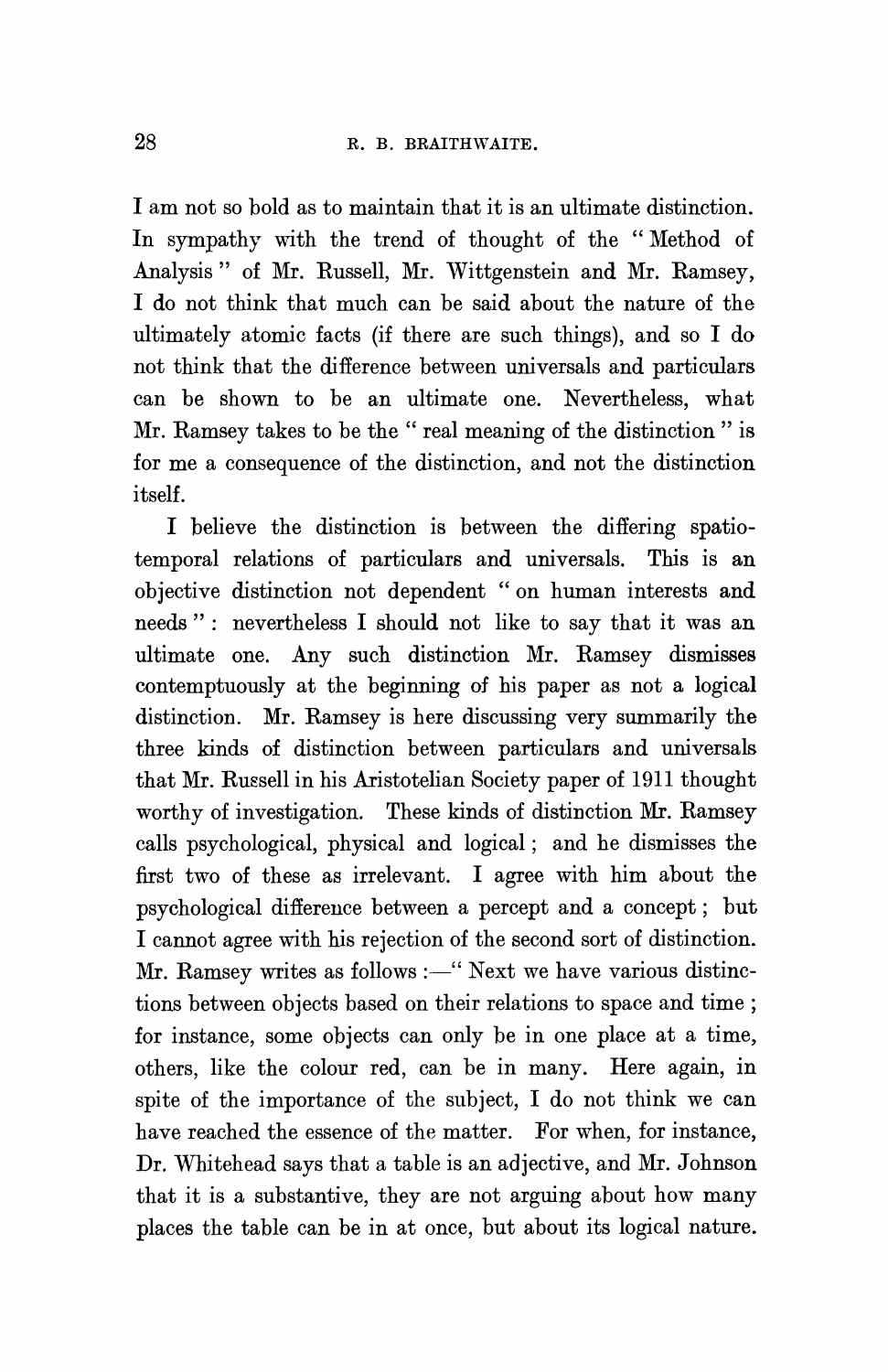**And so it is with logical distinctions that our inquiry must mainly deal." (Mind, Vol. 34, p. 402.)** 

**Mr. Ramsey obviously thinks that this sort of distinction is disposed of by stigmatising it as " physical." But would he contend that any discussion of the spatial and temporal relations of objects was a " physical " one ? When Dr. Moore discusses the " Pickwickian senses " in which physical objects are in space and time, or when McTaggart treats of the relations of Time to Eternity, are these questions for physics ? Surely they are rather questions for what Dr. Whitehead calls " panphysics " and most of us " metaphysics." And if metaphysical distinctions are to be**  dismissed as not logical and hence irrelevant, this can only be **because Mr. Ramsay has made up his mind beforehand that the distinction between universals and particulars is a purely logical distinction in a very restricted sense of the word " logical." His reasoning is of the same sort as that of those psychologists who, convinced that all differences in the workings of a mind are differences in bodily behaviour, reply to a critic, who suggests that there may be an ultimate psychological difference between conscious and unconscious acts ; " Ah, but that isn't a difference in behaviour."** 

**I believe that the distinction between particulars and universals is due to their different relations to space and time in the primary propositions. By primary propositions I mean propositions asserting that some definite occurrence has some property, and I agree, I think, with the majority of logicians in taking such propositions as primitive. Mr. Johnson, for example, in the second chapter of his Logic, Part I, starts with such a proposition as the exclamatory " Lightning! " This proposition, which is of a type " psychologically prior even to the most elementary proposition that can be explicitly analysed," he considers may be taken as equivalent to the developed proposition "A particular portion of reality manifests the character lightning."**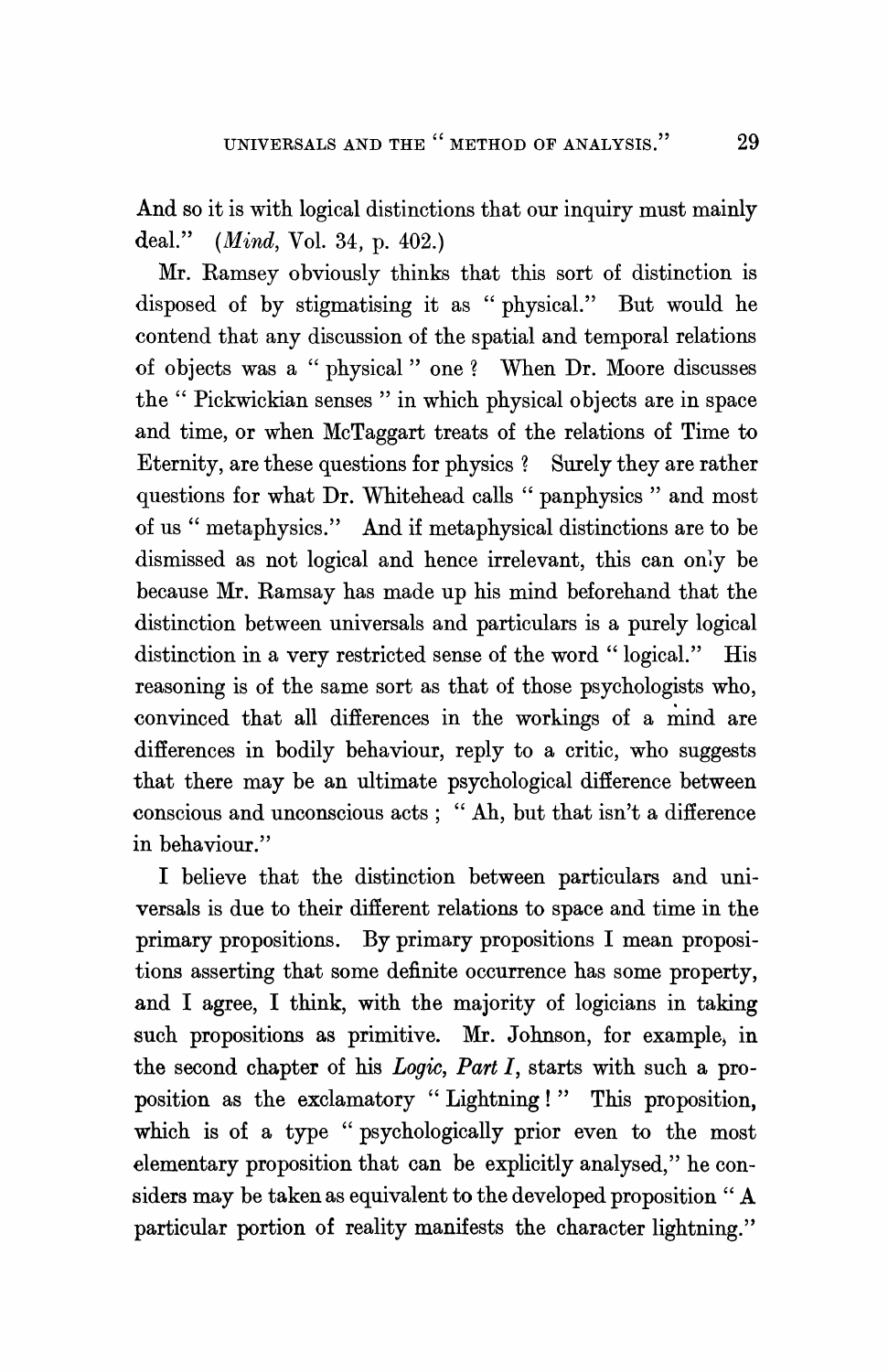**Here, I contend, the distinction between particular and universal has already appeared. The particular portion of reality is the particular, because this has a definite position in space and time ; the character lightning is the universal, because this has no definite position in space and time. The former is here and therefore not there, now and therefore not then; whereas the**  latter-the character of being lightning-is indeed here, but it **may be there as well, now, but it has also happened in the past and may happen again in the future. In a word, the particular occurrence is unique in space and time-its happening at one place and time prevents its happening at another place and time -whereas a universal has no such unique relation to space and time.** 

**If I thought it possible to believe in an absolute theory of space and time, I should maintain that point-instants were the only particulars, since they alone had definite positions in space and time and the relations of other things to space and time were derivative from their relations to points. And since it is this fact of having definite immediate position in space and time that I take to be the criterion for a particular, I should be unable to make the distinction which Mr. Johnson and Dr. Broad succeed in making between substantial and adjectival theories of space and time. Mr. Johnson, for example, puts forward an absolute but adjectival view: "in holding that 'occupying a certain instant' is an unanalysable adjectival predicate, we maintain at the same time that, qua predicate, it is an identifiable entity, in the same way as the adjective 'red' is an identifiable entity when predicated now of this patch and then again of some existentially other patch " (Logic, Part II, pp. 165-166). But if " pointinstant " be substituted for "instant," and this substitution seems to me to be inevitable in any fundamental metaphysical investigation, we see that there is the very important distinction between the predicates (assumed unanalysable) "occupying a**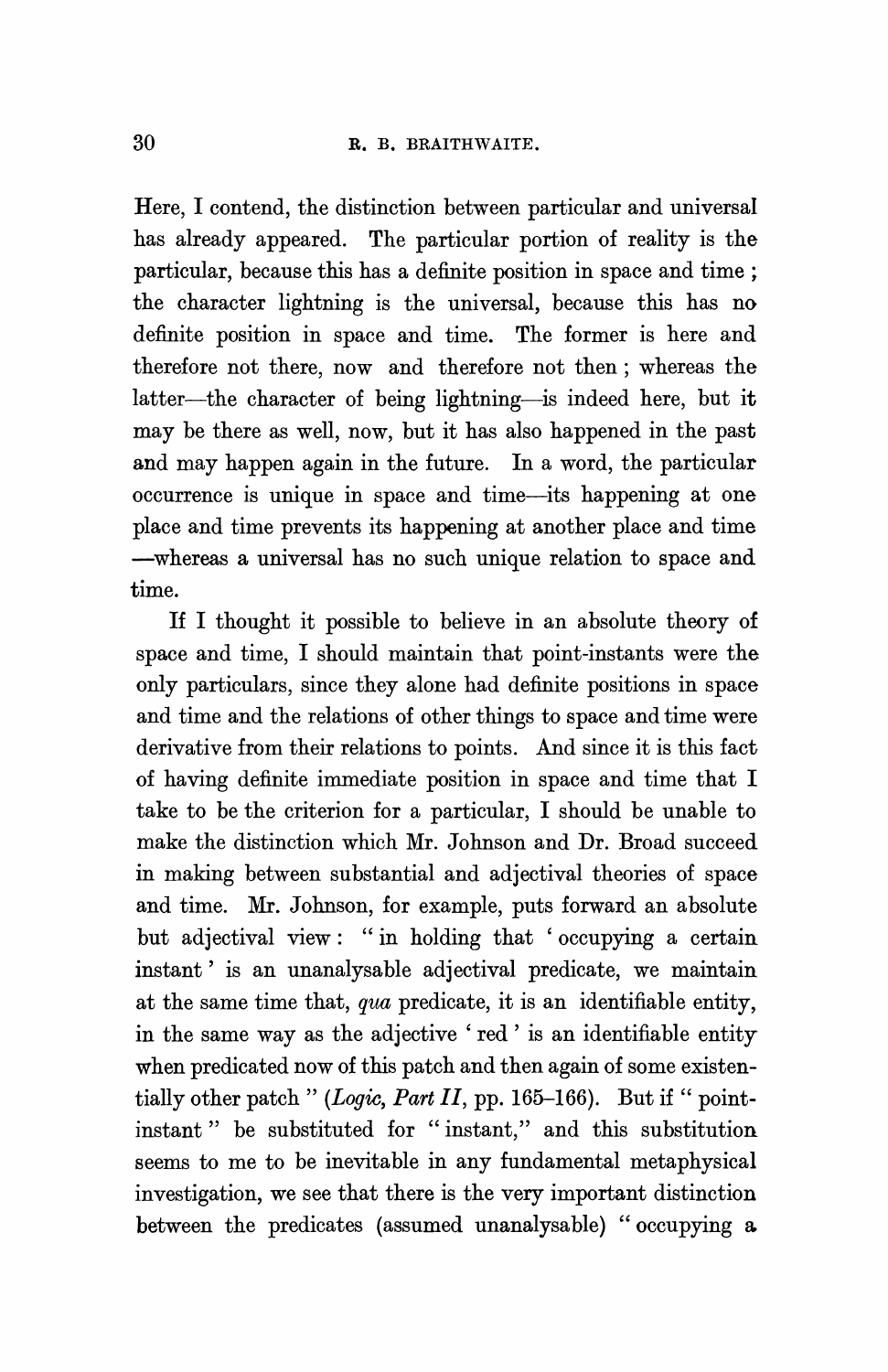**certain point-instant " and "red " that, unlike the latter, the former cannot " be predicated now of this patch and then again of some existentially other patch." Since it is just this distinction that I maintain is the distinction between particular and universal, I cannot agree that " occupying a certain point-instant," if it were unanalysable, would be a universal. " The colour red is occupying a certain point-instant " would, on Mr. Johnson's theory, be expressing a relation between two universals; but it seems to me quite clear that the relation of particular to universal has arisen out of consideration of propositions just like this, and that in these it is the element with the space-time reference, whether or not it is the grammatical subject of the sentence, that is the particular.** 

**Because I do not think it possible to believe in any nonrelational theory of space and time, I do not think it plausible to consider point-instants as the ultimate entities in spacetime. These are logically constructed out of events in the manner shown by Dr. Whitehead. Since events are extended in space and time, our criterion to distinguish particulars from universals must be altered a little if we wish to retain events as particulars. For an event is necessarily extended in space and time, and consequently occupies many positions in space-time. Nevertheless it has definite boundaries in space-time (which are usually treated, though without much reason, as small); and so the difference between particulars and universals can be stated as follows: If it is logically impossible for the thing to occupy two or more separate volumes in space-time; it is a particular, if this is logically possible, it is a universal.** 

**Now it is that we can see why it has always been thought that a primary proposition consists of a universal qualifying a particular. It cannot consist of two universals, because then there would be no space-time reference and the proposition would not be a primary proposition in my sense. And it cannot consist of**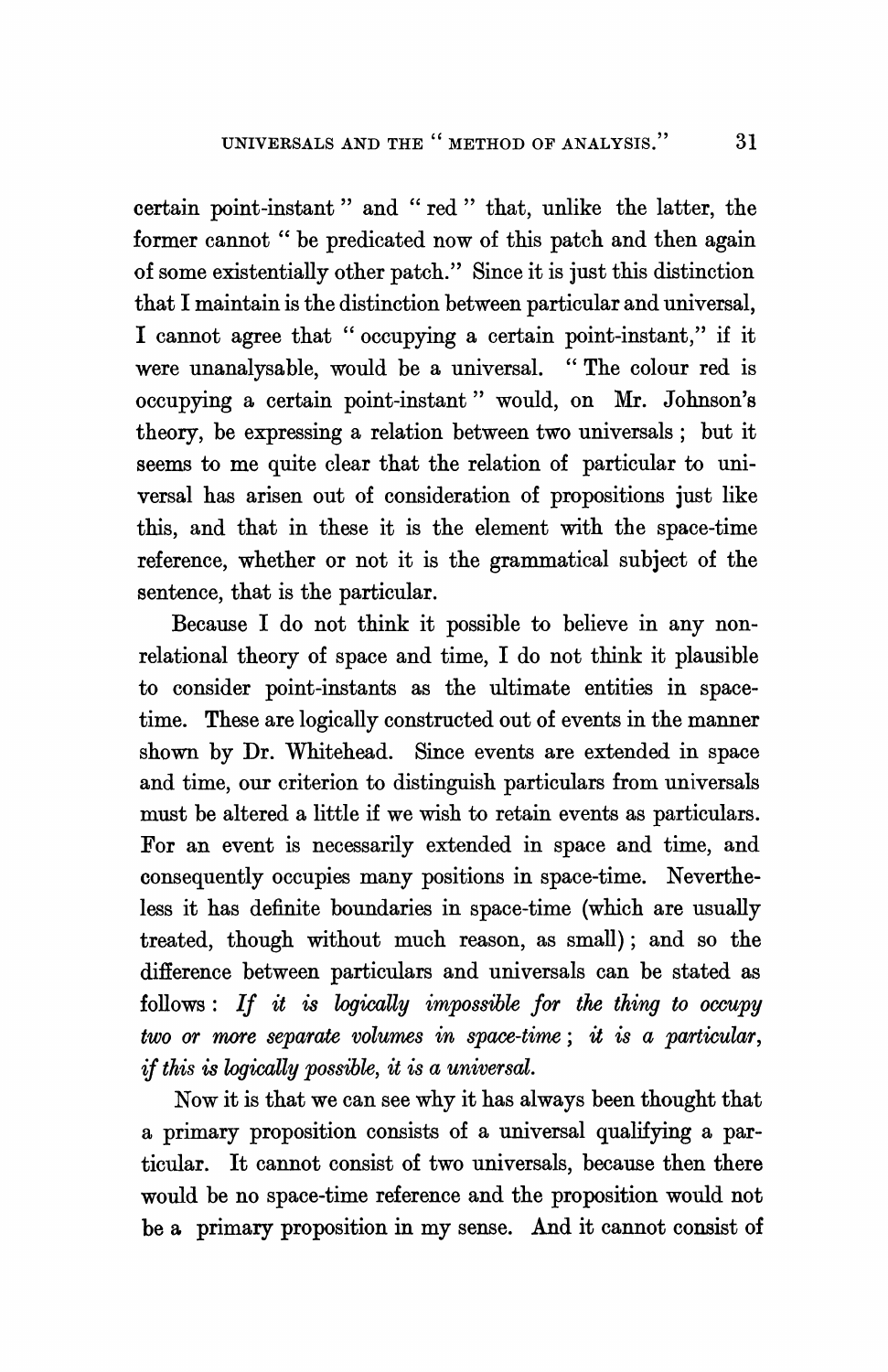**two particulars, because of an empirical property that most particulars have-that two particulars cannot occupy exactly the same volume. Consequently, there must be at least one particular and one universal-quality, relational property or relation-in the primary proposition. It is also apparent what is meant by saying that a universal is incomplete. What is meant is that in itself it has no space-time reference and requires this to complete it.** 

**Now we can see how it comes about that there are two ranges of occurrence of universals but only one of particulars in propositions. We can and do distinguish propositions according to whether the universal occurs as directly characterizing the event or not, and most (if not all) of those which are not primary propositions we regard as truth-functions of primary propositions. Consequently there are two ranges of occurrence of universalsthose in primary propositions in which the universal characterizes a simple particular, and all those in which it occurs. It is the spatio-temporal characteristics of particulars that prevent our regarding all secondary propositions as asserting characteristics of compound substantives, in which case it would not be possible to make the distinction we do. Mr. Ramsey refers to the fact pointed out by Mr. Johnson that we " may properly construct " compound adjectives but not compound substantives, but neither give any reason for it. I think the reason is quite clearly this -that we expect that substantives shall not be able to occupy the same position, whereas we expect that adjectives shall be able (unless they are incompatible). So we think a compound adjective is a genuine adjective, but we do not think that a compound substantive is a genuine substantive.** 

**This point comes out most clearly when we consider the characteristics of the few cases in which we do allow compound substantives. We consider that a mixture of oxygen and nitrogen has as good a claim to be considered a substantive as either gas**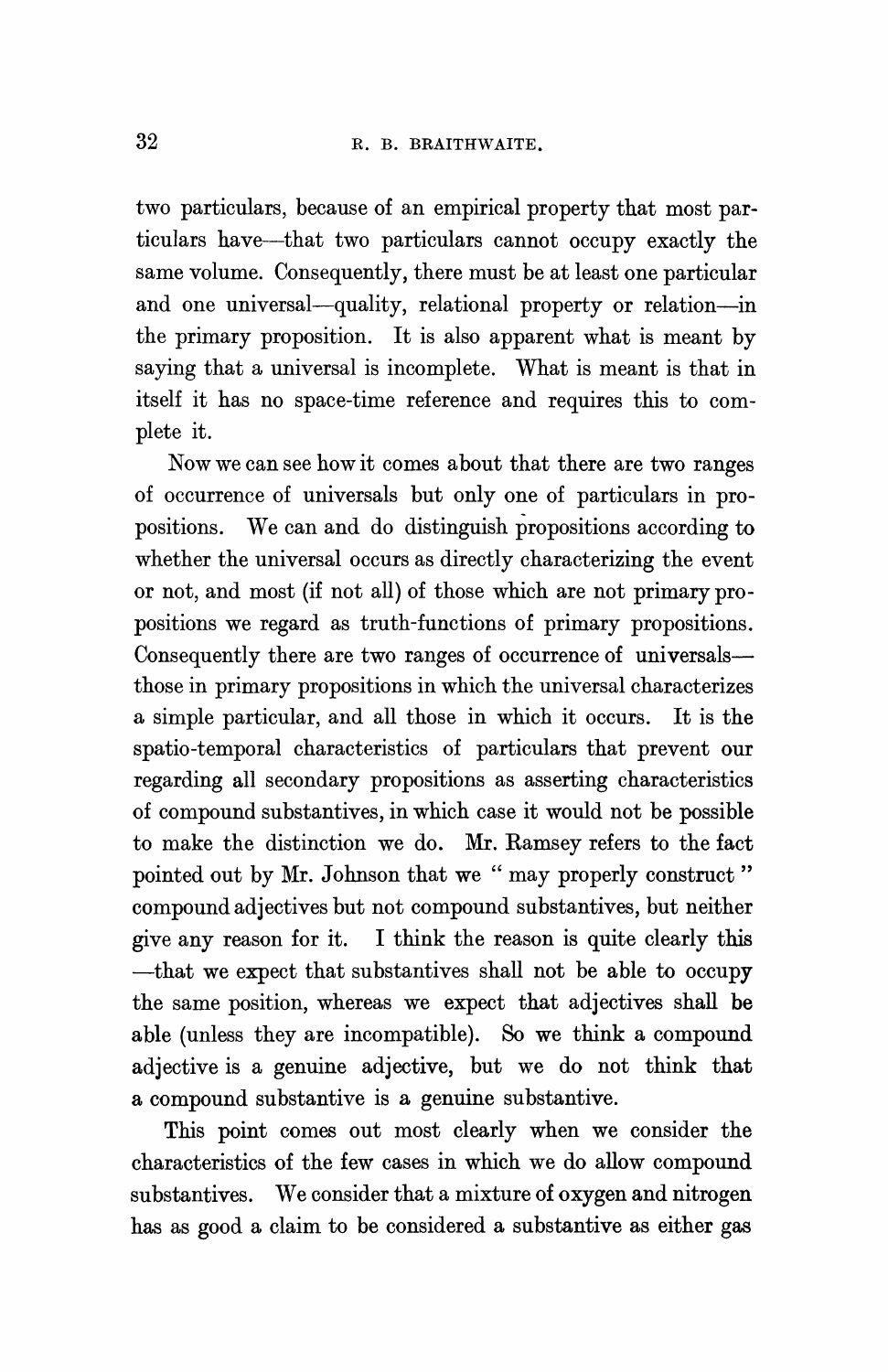**alone: this, I maintain, is because each spatio-temporal part of the mixture contains both oxygen and nitrogen.\* And if, with Mr. Johnson, you resolve an event into occurrents so that " the several occurrents which thus compose an event are distinguished, not by the spatio-temporal position which they occupy, but by the different adjectival determinables under which their determinate character falls,"t we may rightly treat the event compounded out of these occurrents as of the same nature as the occurrents themselves, since they all have the same spatio-temporal boundaries. If we consider the event which is the flash of lightning as two occurrents, one occurrent being what emits waves of light and the other what emits waves of sound, then since the two occurrents together in the same position make up the event, we may consider the event of the same degree of particularity as**  the component occurrents.<sup>†</sup> Our general prejudice against **compound substantives is because cases such as these are very rare, being met with only in the theory of solutions, the theory of gases and the theory of knowledge.** 

**I have shown that, according to my criterion as to what are universals, we can distinguish two ranges of their occurrence in propositions according to whether the propositions are limited to being primary propositions attributing the universal to a particular event or are all the propositions in which the universal occurs. Contrariwise, according to my criterion of what are particulars, we cannot distinguish two ranges of occurrence of particulars. Since universals (unless they are incompatible) can occupy the same spatio-temporal position, we cannot distinguish compound** 

**<sup>\*</sup> Of course, on my view, it would only be the events which were the situations of the gases during a period of time that would be the substantives.** 

**t Logic, Part III, p. xxii. I don't think Mr. Johnson's analysis of each event into many occurrents is correct. It seems to me merely a matter of the events having many different properties.**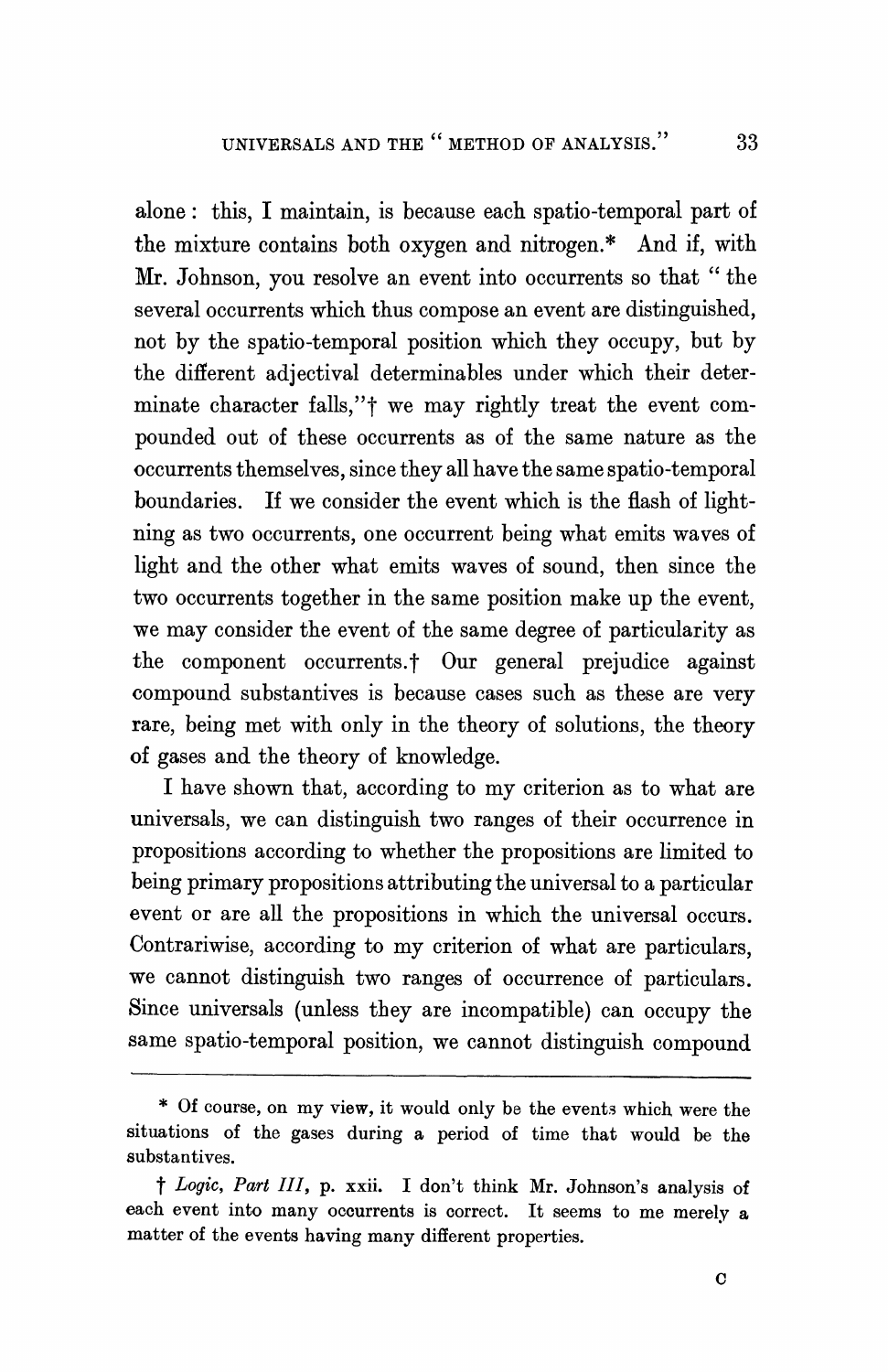**from simple universals, and consequently we regard all propositions about particulars as being of the same type; namely, those predicating universals, simple or compound, of the particulars.** 

**So I think that the important distinction in the number of ranges of propositions is derived from a spatio-temporal distinction between particulars and universals, and not the other way round, as Mr. Ramsey thinks. To support his argument Mr. Ramsey describes the process by which Dr. Whitehead and others have been led into treating physical objects as universals instead of as particulars, as the discovery that propositions about physical objects are of two kinds, one of which can be analysed in terms of the other. I don't think Dr. Whitehead puts the cart before the horse in this manner. His process seems to me to be more or less**  as follows :-

**For various reasons-some epistemological, some based on spatio-temporal considerations-he came to think that events had more claim to be considered as the ultimate particulars than physical objects. This being first decided, it was then necessary to consider how propositions about physical objects could be analysed, and it was discovered that it could be done in terms of propositions about events. Subsequently, it was necessary to distinguish propositions about physical objects into two classes-the class of those directly asserting a relation to an event, such as " The object A is situated in the event E," and the class of all propositions about physical objects, which he had shown to be truth-functions of propositions of the first class.** 

**It will be seen that I regard all propositions about physical facts as truth-functions of my primary propositions about events. But what about mental facts ? Are they truthfunctions of propositions about mental events ? I confess I do not know. But it does seem to me that the difficulty there is in deciding whether there are Erlebnisse which are the con-**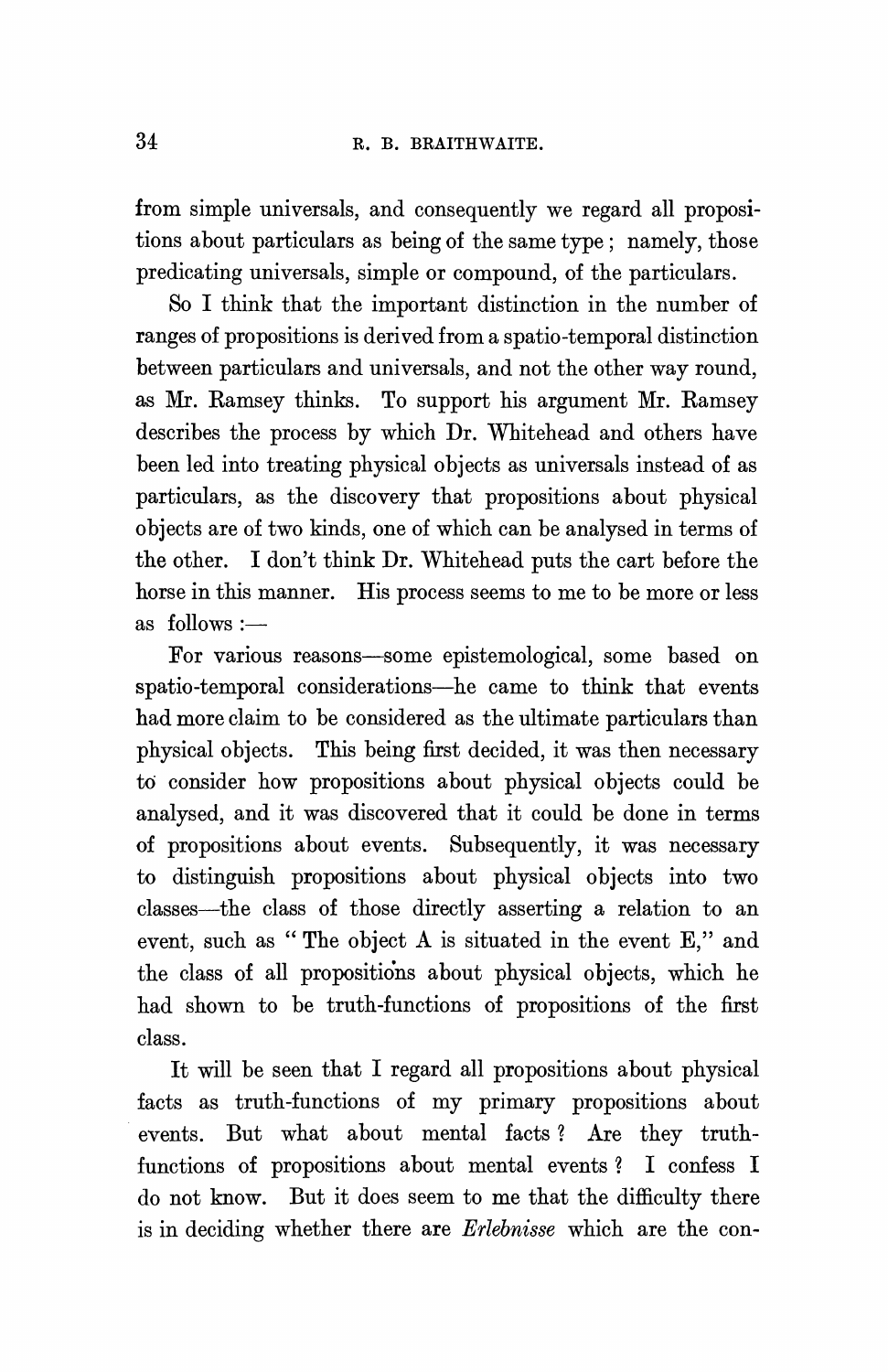**stituents of mental facts, is due to the fact that it is extremely doubtful if such things would be in space and time. Dr. Moore, in rejecting as obvious the analysis of "I am conscious now " into " There is occurring now an event which is an experience and which is an experience of mine," is rejecting the only obvious way in which the proposition might be considered to be about a particular. So, though it does not seem to me plausible to maintain dogmatically that all mental facts are about mental events in space and time, it does seem plausible to assert that if this is not the case, no distinction of the elements of propositions about mental facts into particular and universal is possible. This conclusion has been reinforced by reading the 1918 Symposium on the subject, "Do finite individuals possess a substantive or an adjectival mode of being ? "** 

**The criticism that will most naturally be made to the criterion that I have put forward to distinguish between particulars and universals is to ask what reason I have for supposing it to be more ultimate than the distinction between permanent substances and their properties which used to be considered the criterion. Dr. Whitehead has shown that propositions about chairs and tables can be analysed into propositions about events : what reason have I for thinking that propositions about events are the primary ones and, consequently, what reason have I to think that a distinction which on my own showing only arises in such propositions is of any ultimate importance ? If events turn out after all to be logical constructions in terms of something simpler, will not my distinction be as subjective as Mr. Ramsey's distinction is ? Will not events be only relative particulars-particulars relative to objects and properties of events, just as permanent objects may be considered as particulars relative to their properties ?** 

**The best answer to this attack is, I think, an argumentum ad hominem. If you are going to dismiss into the realm of**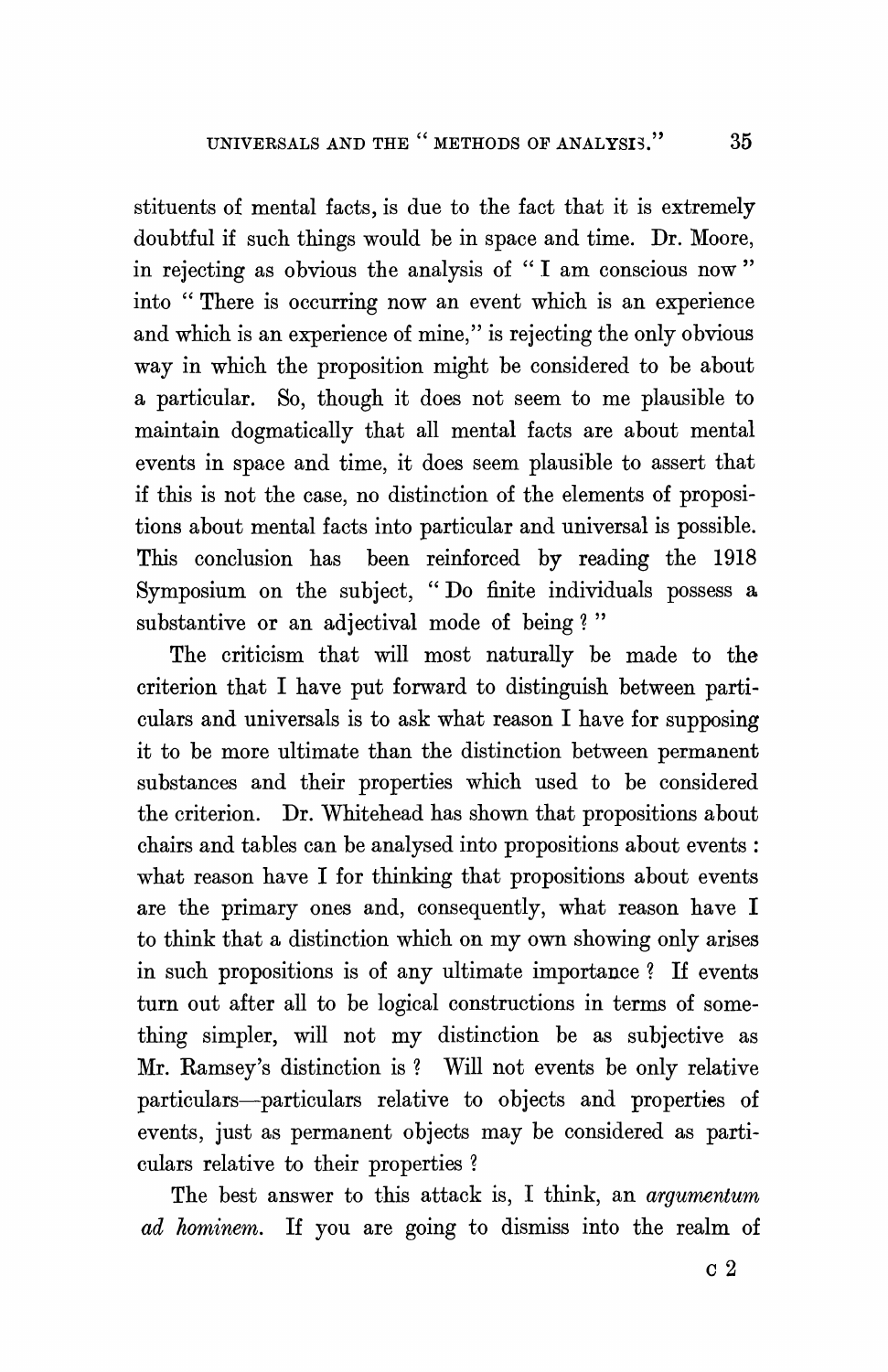**logical constructions those things which have the greatest claim to be considered both epistemologically and metaphysically primitive, it must be on some very general a priori ground, which must show not only that events cannot be the ultimate simples out of which the world is made, but also that there are such absolute simples. For if there are not, the place to start in the hierarchy of relative particulars is not purely logically determined, and a better case can be made out for starting with events than with anything else. Are there absolute simples ? Mr. Russell, Mr. Wittgenstein and Mr. Ramsey are convinced that there are. " When I speak of ' simples,' " writes Mr. Russell, "I ought to explain that I am speaking of something not experienced as such, but known only inferentially as the limit of analysis . . . I confess it seems obvious to me (as it did to Leibniz) that what is complex must be composed of simples, though the number of constituents may be infinite."\* And Mr. Wittgenstein's reason for his aphorism (2.02) denying the complexity of his objects (which are the same as Mr. Russell's**  simples) he states as follows :- "If the world had no substance **[i.e., if there were no simple objects], then whether a proposition had sense would depend on whether another proposition were true" (Tractatus Logico-Philosophicus, 2 -0211). I understand that this comes about as follows: Propositions asserting the existence of complexes are only true if the proposition that the elements of the complex are combined in such a way as to make up the complex, is true. Hence, if we give a name to the complex, either the name is an abbreviation for a definite description of the complex or the significance of the name depends upon the truth of a proposition; namely, that the elements are** 

**<sup>\*</sup> Contribution to Contemporary British Philosophy, I, p. 375 (1924). However, in 1918 Mr. Russell thought that " it is perfectly possible to suppose that complex things are capable of analysis ad infinitum, and that you never reach the simple." (Monist, vol. 28, p. 526.)**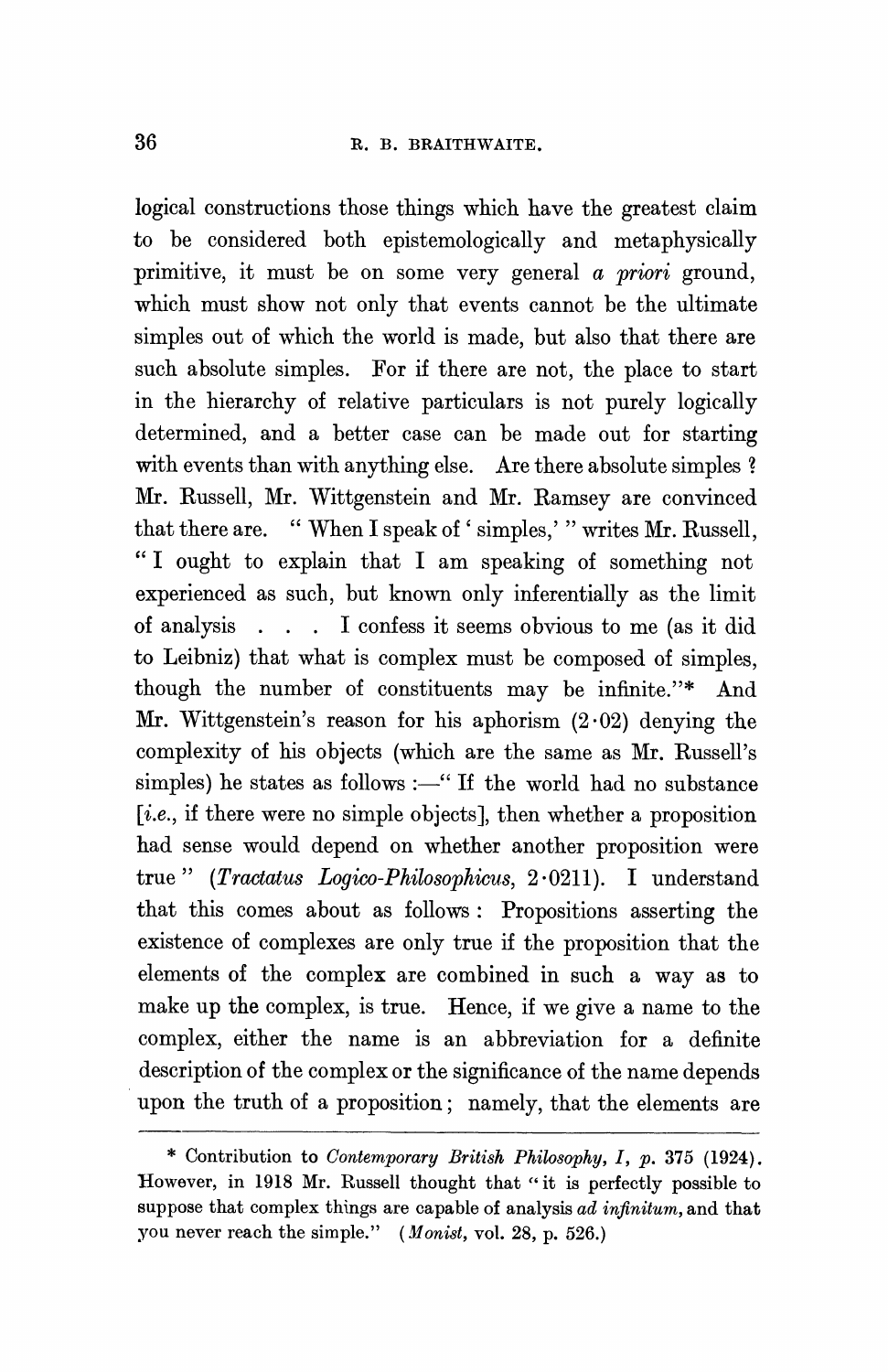**arranged in a certain way. This latter alternat ve is considered absurd; consequently we must believe that complexes are logical constructions from simples. I cannot agree that there is a fatal objection to the second alternative. We do not know whether many of the words we use are true proper names or abbreviations for descriptions, and it seems to me by no means certain that there cannot be a third class of improper names which have no significance unless certain propositions (which we do not know) are true. Indeed, I am not sure that this is not the case with many of 'the words that have most claim to be proper names. " This," referring to a sense-datum immediately perceived, is frequently given by Mr. Russell as an example of a proper name (perhaps of the only proper name); yet I think it can be argued that it only acquires meaning through the fact that I am referring to it, i.e., that the proposition that I am referring to this sense-datum, is true.** 

**It seems to be possible that our use of a great number of words does presuppose the truth of certain propositions, and I cannot see that this in itself is an objection to any theory. The infinite regress contradiction only arises when the meaning of a word presupposes understanding the meaning of another word which presupposes understanding the meaning of another word, and so on. But in the case we are considering, the meaning of a word does not depend upon understanding the meaning of another word, but upon the truth of certain propositions, i.e., unless these propositions are true, we cannot understand the meaning of a word for a complex. And I do not think that it is an absolute refutation of a theory to show that it involves that, were it not for certain facts, we should be unable to have a language ; because this proposition is, to say the least, not obviously false.** 

**If there is not much reason to suppose that there are any absolute simples, the fact that it would be very difficult to maintain that events are absolute simples need not prevent me from**